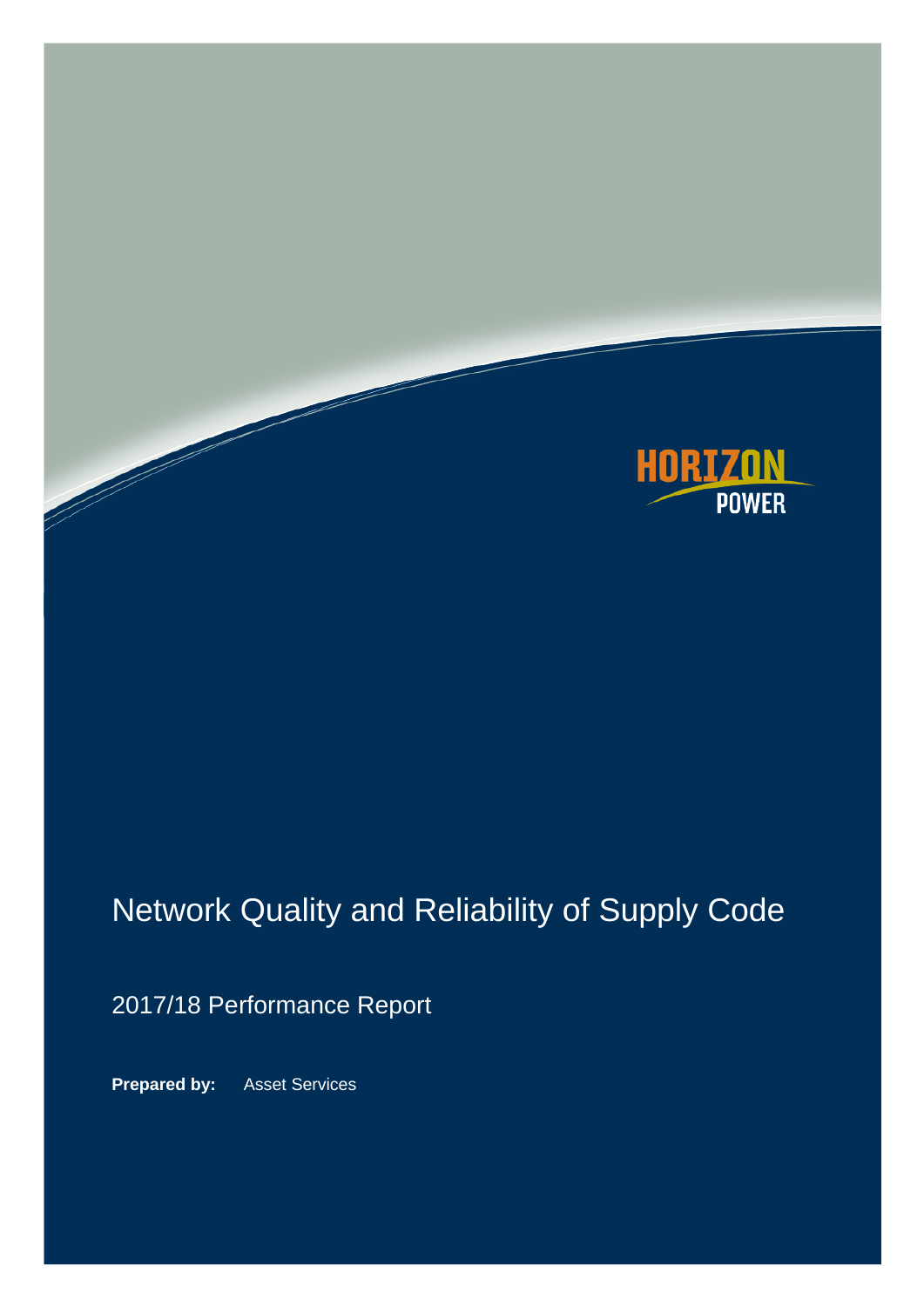

Left blank intentionally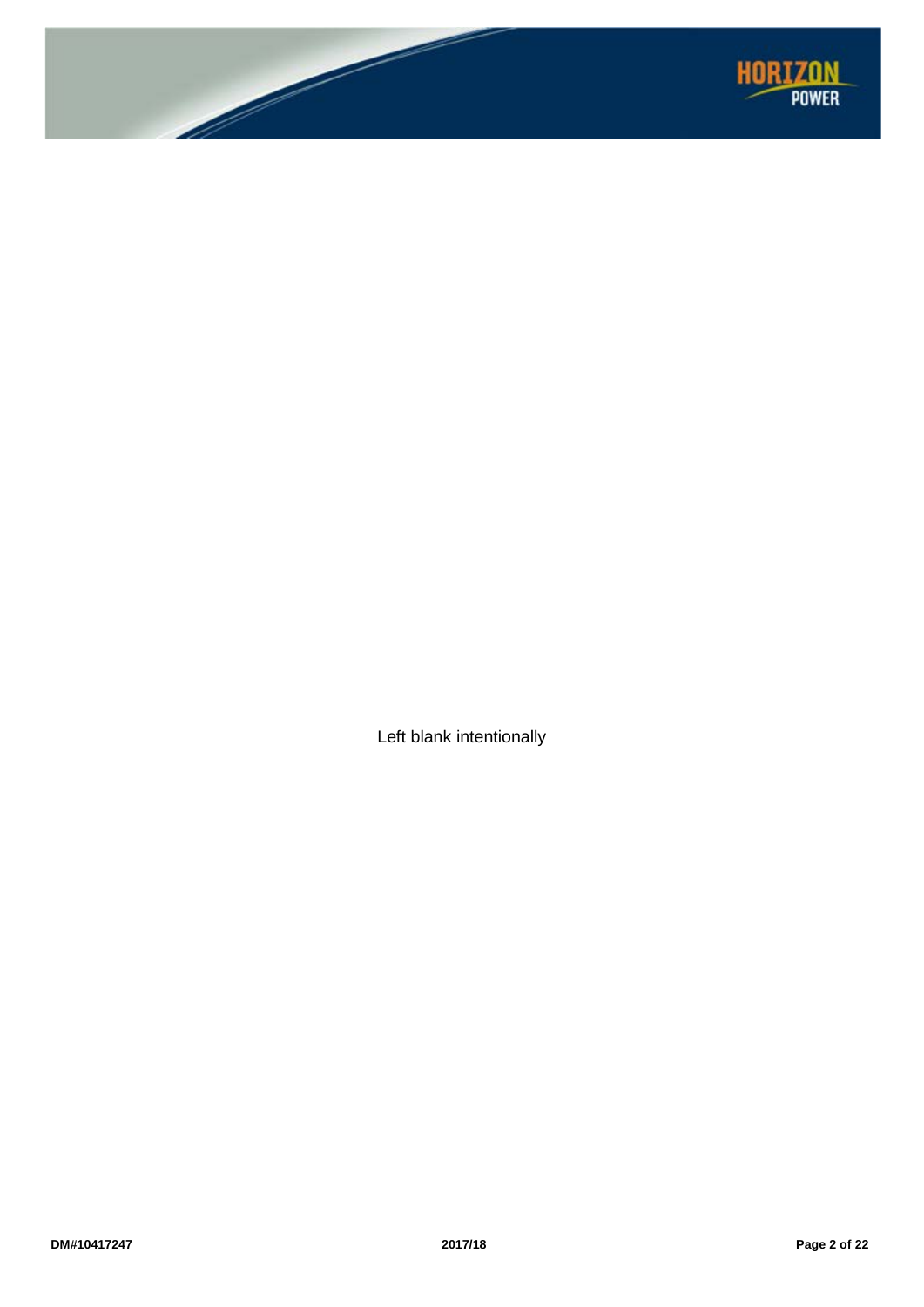

# **Contents**

D

| 1. | <b>INTRODUCTION</b>                                                                                                     | 5              |
|----|-------------------------------------------------------------------------------------------------------------------------|----------------|
| 2. | <b>AUDIT REQUIREMENTS</b>                                                                                               | 5              |
| 3. | SCHEDULE 1 - INFORMATION TO BE PUBLISHED:                                                                               | 6              |
|    | Clause 4 and 10                                                                                                         | 6              |
|    | Clause 5 - Significant interruptions to small use customers.                                                            | $\overline{7}$ |
|    | Clause 7 and 10 - Number of customer complaints in each discrete area:                                                  | 12             |
|    | Clause 8 and 10 - Total amount spent addressing complaints.                                                             | 13             |
|    | Clause 9 and 10 - Payments to customers for failure to meet certain standards                                           | 13             |
|    | Clause 11(a), 12 and 13 - Average Length of Interruption of Supply to Customer<br><b>Premises in Minutes</b>            | 14             |
|    | Clause 11(b), 12 and 13 - Average Number of Interruptions of Supply to Customer<br>Premises                             | 15             |
|    | Clause 11(c), 12 and 13 - Average Percentage Of Time That Electricity Has Been<br>Supplied To Customer Premises.        | 16             |
|    | Clause 11(d), 12 and 13 - Average Total Length of All Interruptions of Supply to<br><b>Customer Premises in Minutes</b> | 17             |
|    | Clause 14(a) - Horizon Power - Average Length of Interruption - Frequency Distribution                                  | 18             |
|    | Clause 15 - Average Length of Interruption - Frequency Graph.                                                           | 18             |
|    | Clause 14(b) - Horizon Power - Number of Interruptions - Frequency Distribution                                         | 19             |
|    | Clause 15 - Number of Interruptions - Frequency Graph.                                                                  | 19             |
|    | Clause 14(c) - Horizon Power - Total Length of all Interruptions - Frequency Distribution                               | 20             |
|    | Clause 15 - Total Length of all Interruptions - Frequency Graph                                                         | 20             |
| 4. | <b>MAJOR EVENT DAYS</b>                                                                                                 | 21             |
| 5. | <b>APPENDIX</b>                                                                                                         | 22             |
|    | Major Event Days                                                                                                        | 22             |
|    | Major Event Day Classification                                                                                          | 22             |
|    | Normalised Data Sets - Unplanned                                                                                        | 22             |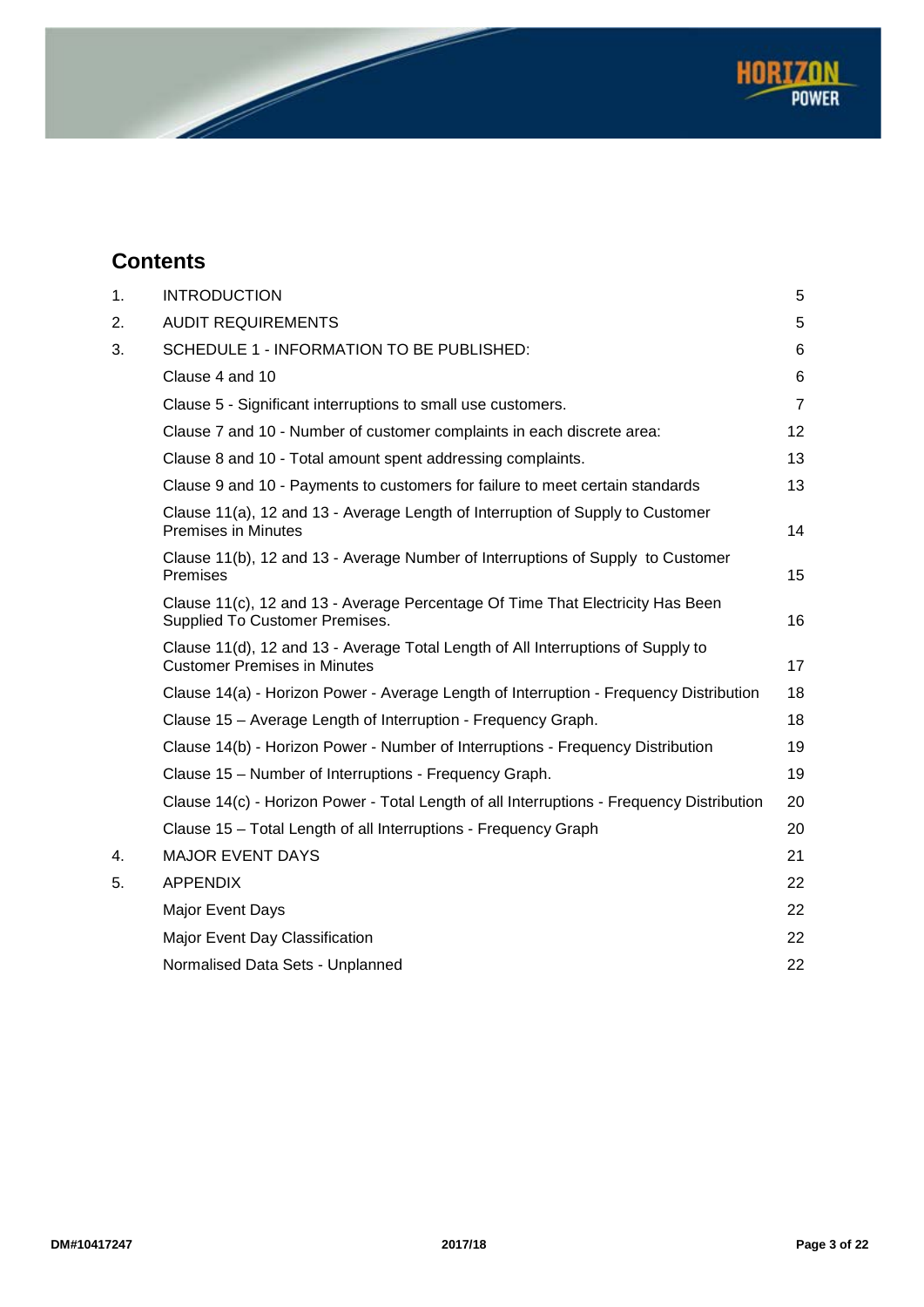

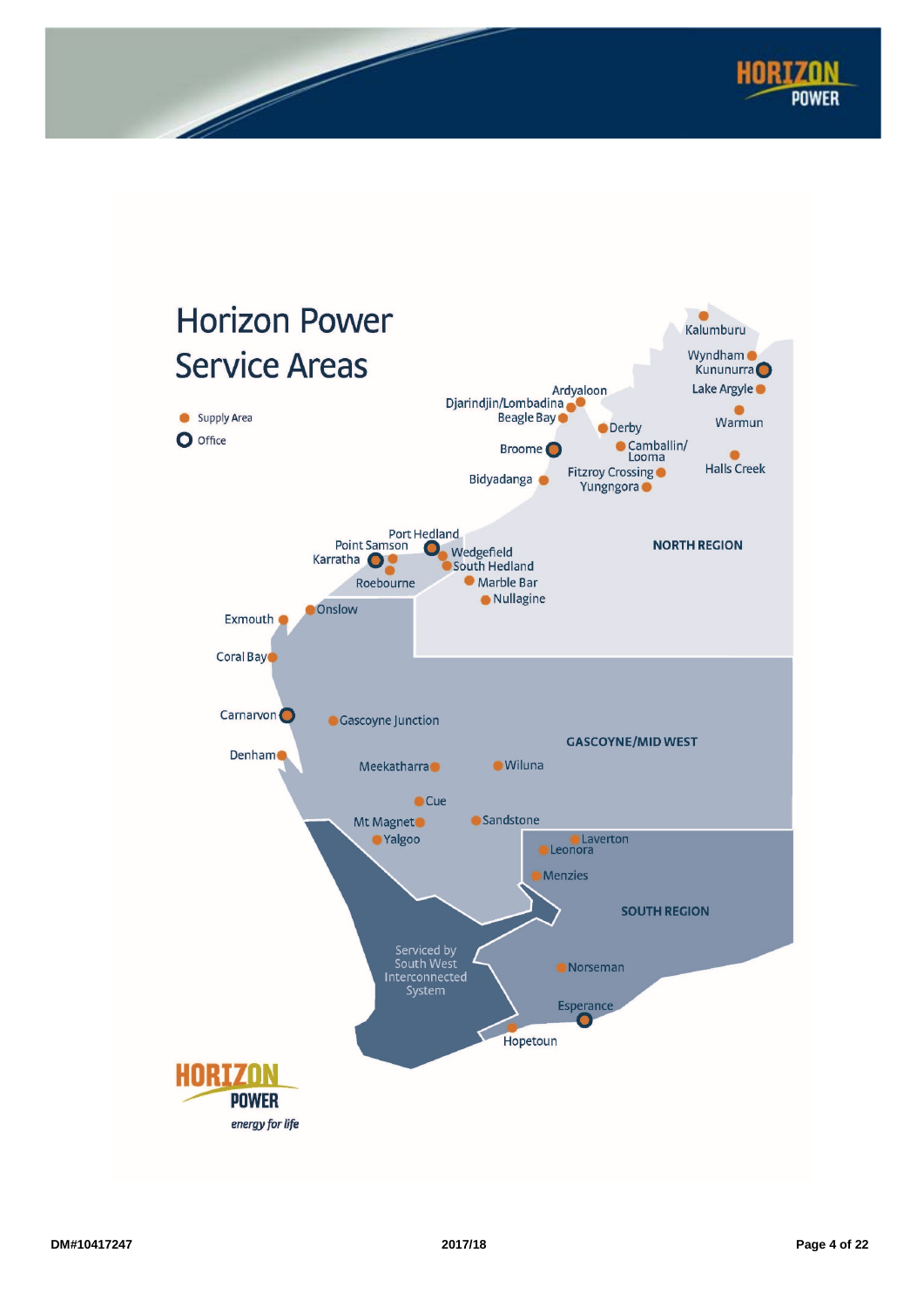

# <span id="page-4-0"></span>**1. INTRODUCTION**

This report has been produced to meet the requirements of the Electricity Industry (Network Quality and Reliability of Supply) Code 2005, Schedule 1 – Information to be published.

To assist in meeting reporting requirements the Economic Regulation Authority Western Australia (ERA WA) publishes the Electricity Distribution Licence Performance Reporting Handbook which specifies measures to be reported. The report is prepared in accordance with Schedule 1 of the Code, however as Horizon Power is a vertically integrated business (responsible for generation, transmission and distribution) reliability data includes generation and transmission outages.

# <span id="page-4-1"></span>**2. AUDIT REQUIREMENTS**

Division 3 of the Electricity Industry (Network Quality and Reliability of Supply) Code 2005 requires that Horizon Power arrange for an independent expert to audit, and report on the operation of the systems that Horizon Power has in place for monitoring its compliance with the code.

In 2017, the Minister for Energy removed the requirement for licence holders, such as Horizon Power, to annually engage an independent expert to audit and report on the operation of the systems in place for monitoring compliance with legislated electricity quality and reliability standards. The audit period was extended to three yearly.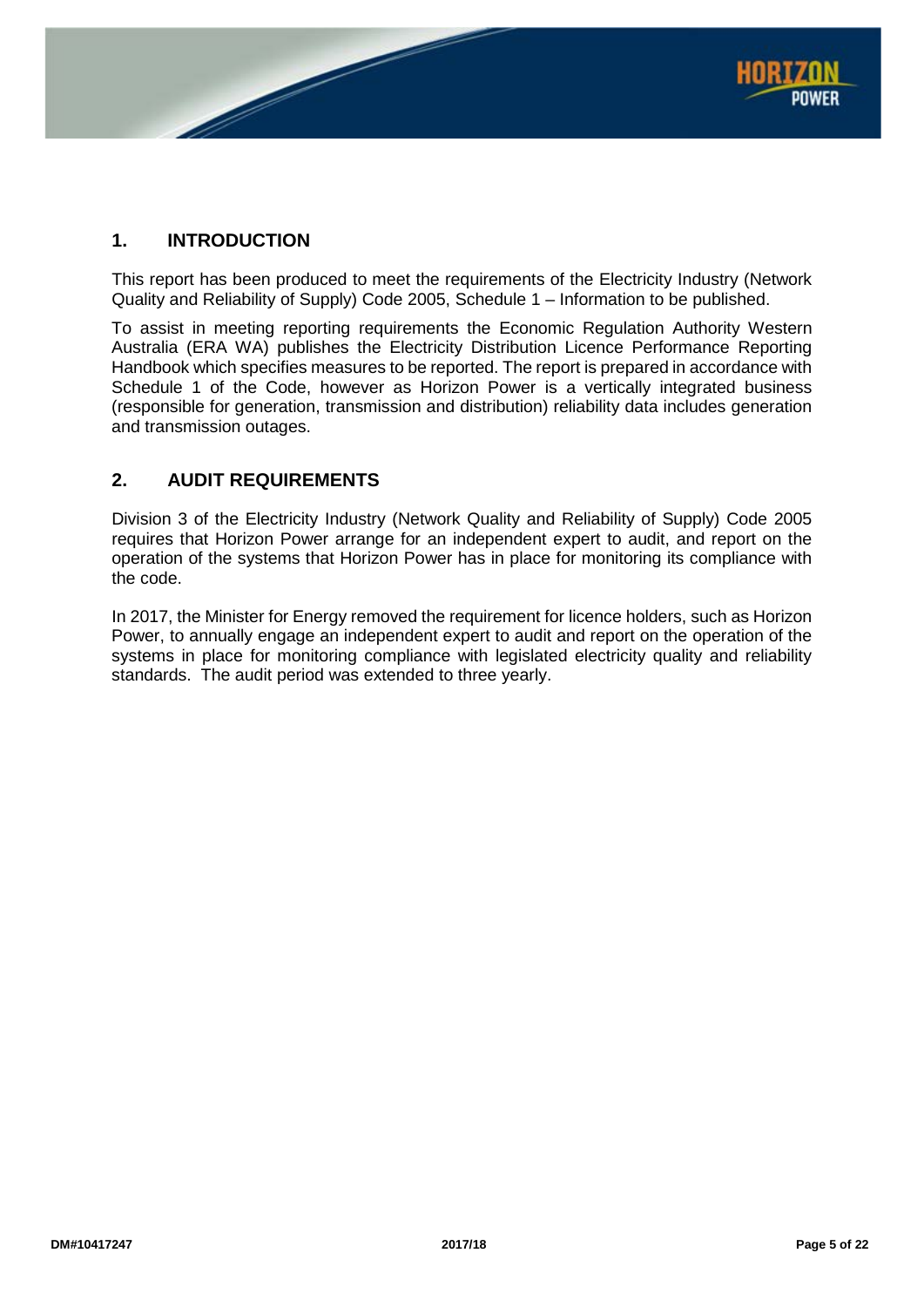

# <span id="page-5-0"></span>**3. SCHEDULE 1 - INFORMATION TO BE PUBLISHED:**

#### <span id="page-5-1"></span>**Clause 4 and 10 – Voltage Fluctuations and Harmonics**

#### *Clause 4(a) Number of breaches of each provision of the Code:*

| <b>Quality of Supply</b> | 2016/17 | 2017/18 |
|--------------------------|---------|---------|
| Voltage fluctuations     |         |         |
| Harmonics                |         |         |

#### *Clause 4(b) Remedial action taken for each provision:*

#### Voltage Fluctuations

| Location | <b>Action Taken</b> |
|----------|---------------------|
| N/A      | N/A                 |

#### **Harmonics**

| Location <sup>®</sup> | <b>Action Taken</b> |
|-----------------------|---------------------|
| N/A                   |                     |

*N/A = Not Applicable.*

Continuous monitoring of voltage and frequency fluctuations is done at the substation busbar. Temporary power quality monitoring equipment is installed on the network for specific problem monitoring in response to a customer power quality complaint.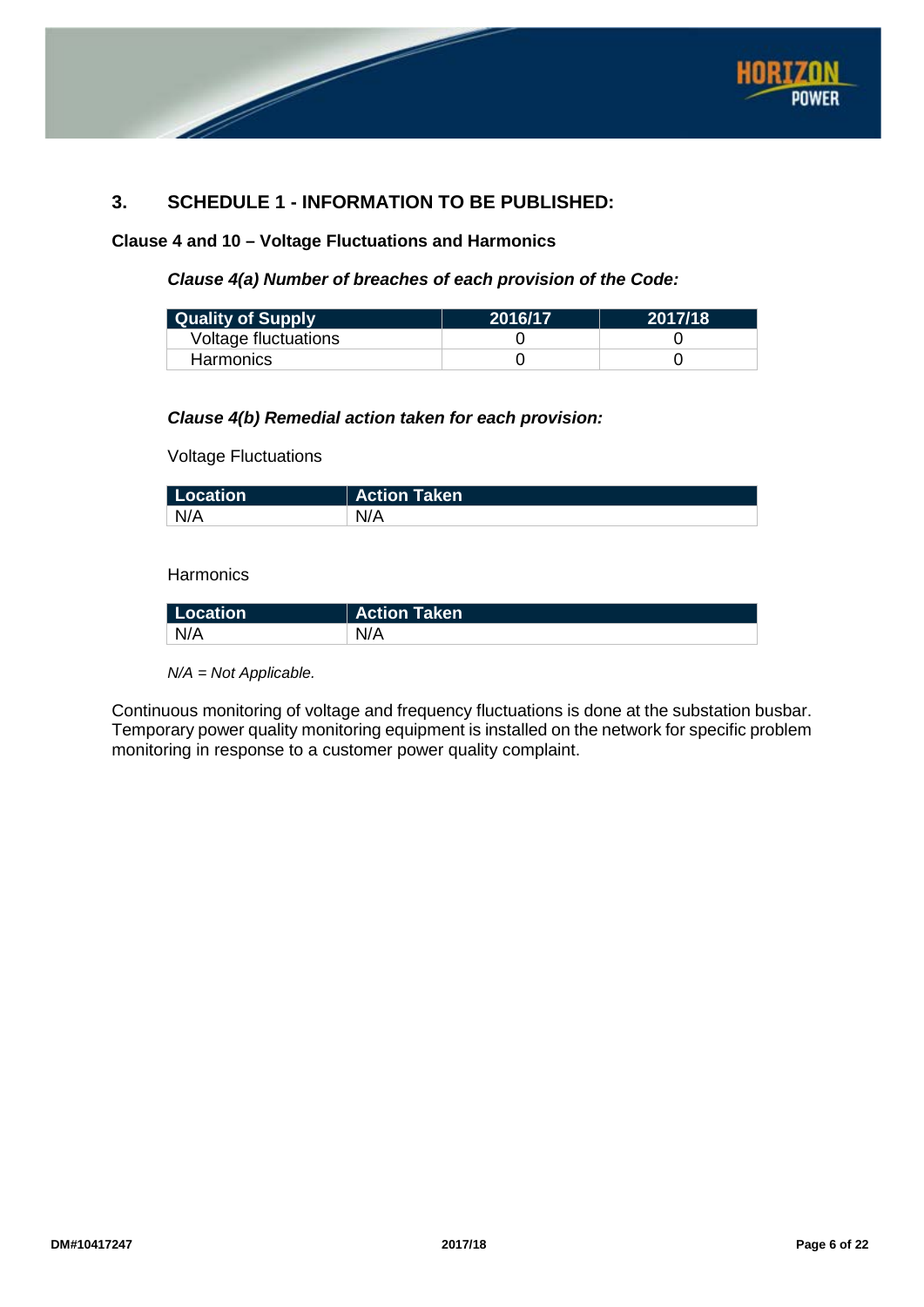

# <span id="page-6-0"></span>**Clause 5 - Significant interruptions to small use customers.**

| <b>Clause Description</b>                                 | 2016/17 | 2017/18 |
|-----------------------------------------------------------|---------|---------|
| Clause 5(a) Number of premises that<br>experienced        | 1663    | 742     |
| interruptions greater than 12 hours continuous            |         |         |
| Clause 5(b) Number of premises that experienced more than | 101     | 79      |
| 16 interruptions.                                         |         |         |

Detailed analysis of interruptions where duration is greater than 12 hours for 17/18

| <b>System</b>     | <b>Duration</b><br>(Minutes) | <b>Premises</b> | <b>Start</b><br><b>Date</b> | <b>Cause Description</b>              | <b>Incident</b><br><b>Category</b>        |
|-------------------|------------------------------|-----------------|-----------------------------|---------------------------------------|-------------------------------------------|
| <b>Bidyadanga</b> | 1030                         | 76              | 27/12/2017                  | Wind or Wind Bourne<br><b>Debris</b>  | <b>Feeder Trip</b>                        |
| <b>Bidyadanga</b> | 3260                         | 1               | 1/02/2018                   | <b>Equipment Failure</b>              | <b>Potential Neutral</b><br>Problem - AMI |
| <b>Bidyadanga</b> | 6210                         | $\mathbf{1}$    | 2/02/2018                   | <b>Equipment Failure</b>              | <b>Potential Neutral</b><br>Problem - AMI |
| Bidyadanga        | 2976                         | 1               | 3/02/2018                   | <b>Equipment Failure</b>              | <b>Potential Neutral</b><br>Problem - AMI |
| <b>Broome</b>     | 28651                        | $\mathbf{1}$    | 25/07/2017                  | Vegetation                            | Debris On Service<br>Wire                 |
| <b>Broome</b>     | 842                          | 1               | 2/08/2017                   | <b>Equipment Failure</b>              | No Power                                  |
| <b>Broome</b>     | 1440                         | $\mathbf{1}$    | 2/08/2017                   | <b>Equipment Failure</b>              | No Power                                  |
| <b>Broome</b>     | 1737                         | 1               | 10/12/2017                  | Bat                                   | <b>Intermittent Power</b>                 |
| <b>Broome</b>     | 1261                         | $\mathbf{1}$    | 10/12/2017                  | Bat                                   | <b>Intermittent Power</b>                 |
| <b>Broome</b>     | 3984                         | 1               | 27/12/2017                  | <b>Emergency Outage For</b><br>Hazard | Miscellaneous Hazard                      |
| <b>Broome</b>     | 3970                         | 1               | 27/12/2017                  | <b>Emergency Outage For</b><br>Hazard | <b>Arcing Street Wire</b>                 |
| <b>Broome</b>     | 2494                         | $\mathbf{1}$    | 27/12/2017                  | Wind or Wind Bourne<br><b>Debris</b>  | Pole Down                                 |
| <b>Broome</b>     | 3951                         | $\mathbf{1}$    | 27/12/2017                  | <b>Emergency Outage For</b><br>Hazard | Transformer On A<br>Pole Damaged          |
| <b>Broome</b>     | 3935                         | $\mathbf{1}$    | 27/12/2017                  | Wind or Wind Bourne<br><b>Debris</b>  | Debris On Service<br>Wire                 |
| <b>Broome</b>     | 3930                         | $\mathbf{1}$    | 27/12/2017                  | Wind or Wind Bourne<br><b>Debris</b>  | Debris On Service<br>Wire                 |
| <b>Broome</b>     | 3918                         | $\overline{1}$  | 27/12/2017                  | Wind or Wind Bourne<br><b>Debris</b>  | Low Hanging Service<br>Wire Across Road   |
| <b>Broome</b>     | 3883                         | $\mathbf{1}$    | 27/12/2017                  | Wind or Wind Bourne<br><b>Debris</b>  | <b>Arcing Street Wire</b>                 |
| <b>Broome</b>     | 1441                         | $\mathbf{1}$    | 27/12/2017                  | Wind or Wind Bourne<br>Debris         | Service Wire Down                         |
| <b>Broome</b>     | 1081                         | $\mathbf{1}$    | 27/12/2017                  | Wind or Wind Bourne<br><b>Debris</b>  | Debris On Street Wire                     |
| <b>Broome</b>     | 3858                         | 1               | 27/12/2017                  | Wind or Wind Bourne<br>Debris         | Service Wire Down                         |
| <b>Broome</b>     | 1801                         | $\mathbf{1}$    | 27/12/2017                  | Wind or Wind Bourne<br><b>Debris</b>  | Pole Broken/Damaged                       |
| <b>Broome</b>     | 3706                         | $\mathbf{1}$    | 27/12/2017                  | Wind or Wind Bourne<br><b>Debris</b>  | Service Wire Down                         |
| <b>Broome</b>     | 3889                         | $\mathbf{1}$    | 27/12/2017                  | Wind or Wind Bourne<br><b>Debris</b>  | Service Wire Down                         |
| <b>Broome</b>     | 2424                         | $\mathbf{1}$    | 27/12/2017                  | Wind or Wind Bourne<br><b>Debris</b>  | Low Hanging Service<br>Wire Across Road   |
| <b>Broome</b>     | 4061                         | $\mathbf{1}$    | 27/12/2017                  | Wind or Wind Bourne<br><b>Debris</b>  | <b>Intermittent Power</b>                 |
| <b>Broome</b>     | 1211                         | 72              | 27/12/2017                  | Vegetation                            | LV Fuse Trip                              |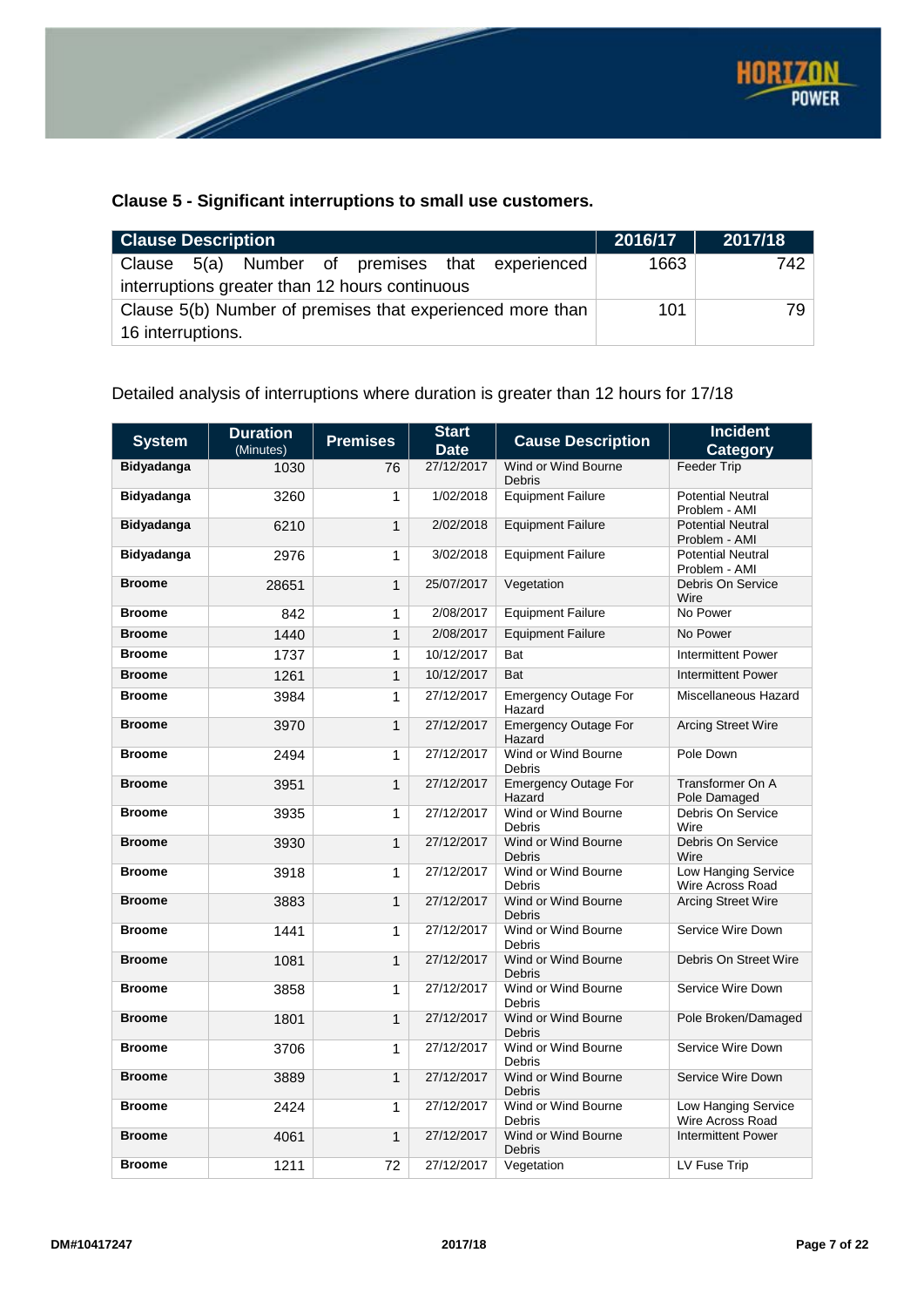

| <b>System</b> | <b>Duration</b><br>(Minutes) | <b>Premises</b> | <b>Start</b><br><b>Date</b> | <b>Cause Description</b>                   | <b>Incident</b><br><b>Category</b> |
|---------------|------------------------------|-----------------|-----------------------------|--------------------------------------------|------------------------------------|
| <b>Broome</b> | 3776                         | 1               | 27/12/2017                  | Wind or Wind Bourne                        | No Power                           |
| <b>Broome</b> | 944                          | 61              | 27/12/2017                  | Debris<br>Vegetation                       | LV Fuse Trip                       |
| <b>Broome</b> | 1884                         | 1               | 28/12/2017                  | Wind or Wind Bourne                        | Service Wire Down                  |
| <b>Broome</b> | 1534                         | 1               | 28/12/2017                  | <b>Debris</b><br>Wind or Wind Bourne       | <b>Part Power</b>                  |
| <b>Broome</b> |                              |                 |                             | <b>Debris</b>                              |                                    |
|               | 1388                         | $\mathbf{1}$    | 28/12/2017                  | Wind or Wind Bourne<br><b>Debris</b>       | No Power                           |
| <b>Broome</b> | 1326                         | $\mathbf{1}$    | 28/12/2017                  | Wind or Wind Bourne<br>Debris              | Part Power                         |
| <b>Broome</b> | 878                          | $\mathbf{1}$    | 28/12/2017                  | Wind or Wind Bourne<br><b>Debris</b>       | Part Power                         |
| <b>Broome</b> | 1495                         | 1               | 28/12/2017                  | Wind or Wind Bourne<br>Debris              | Part Power                         |
| <b>Broome</b> | 1536                         | $\mathbf{1}$    | 28/12/2017                  | Wind or Wind Bourne<br><b>Debris</b>       | <b>Part Power</b>                  |
| <b>Broome</b> | 1470                         | 1               | 28/12/2017                  | Wind or Wind Bourne<br>Debris              | Part Power                         |
| <b>Broome</b> | 1611                         | $\mathbf{1}$    | 28/12/2017                  | Wind or Wind Bourne<br><b>Debris</b>       | No Power                           |
| <b>Broome</b> | 8295                         | $\mathbf{1}$    | 28/12/2017                  | Wind or Wind Bourne<br>Debris              | No Power                           |
| <b>Broome</b> | 1643                         | $\mathbf{1}$    | 29/12/2017                  | Wind or Wind Bourne<br>Debris              | No Power                           |
| <b>Broome</b> | 1463                         | 1               | 29/12/2017                  | Wind or Wind Bourne<br>Debris              | <b>Part Power</b>                  |
| <b>Broome</b> | 1251                         | $\mathbf{1}$    | 29/01/2018                  | Vegetation                                 | <b>Underground Dome</b><br>Damaged |
| <b>Broome</b> | 1285                         | 1               | 29/01/2018                  | Water Infiltration or Flooded<br>Equipment | No Power                           |
| <b>Broome</b> | 1501                         | $\overline{c}$  | 29/01/2018                  | Vegetation                                 | Feeder Trip                        |
| <b>Broome</b> | 1408                         | 1               | 30/01/2018                  | Vegetation                                 | Service Wire Down                  |
| Broome        | 1744                         | $\mathbf{1}$    | 30/01/2018                  | Wind or Wind Bourne<br><b>Debris</b>       | Debris On Service<br>Wire          |
| <b>Broome</b> | 1775                         | 1               | 30/01/2018                  | Wind or Wind Bourne<br>Debris              | Debris On Service<br>Wire          |
| <b>Broome</b> | 1719                         | $\mathbf{1}$    | 30/01/2018                  | Vegetation                                 | Debris On Service<br>Wire          |
| <b>Broome</b> | 1626                         | 1               | 30/01/2018                  | Vegetation                                 | Debris On Service<br>Wire          |
| <b>Broome</b> | 1329                         | $\mathbf{1}$    | 30/01/2018                  | <b>Equipment Failure</b>                   | <b>Part Power</b>                  |
| <b>Broome</b> | 27066                        | 1               | 1/02/2018                   | Wind or Wind Bourne<br>Debris              | <b>Tight Service Wire</b>          |
| Broome        | 3028                         | $\mathbf{1}$    | 18/02/2018                  | <b>Equipment Failure</b>                   | Part Power                         |
| <b>Broome</b> | 1668                         | 1               | 1/03/2018                   | <b>Equipment Failure</b>                   | Part Power                         |
| <b>Broome</b> | 33020                        | 1               | 6/03/2018                   | Human Error                                | No Power                           |
| <b>Broome</b> | 1440                         | 1               | 22/03/2018                  | Water Infiltration or Flooded<br>Equipment | Miscellaneous Hazard               |
| Carnarvon     | 7609                         | $\overline{4}$  | 2/03/2018                   | <b>Equipment Failure</b>                   | <b>Recloser Trip</b>               |
| Carnarvon     | 2894                         | 1               | 3/05/2018                   | Wind or Wind Bourne<br>Debris              | Miscellaneous Hazard               |
| Carnarvon     | 2893                         | 1               | 3/05/2018                   | Wind or Wind Bourne<br><b>Debris</b>       | Pole Broken/Damaged                |
| Carnarvon     | 2824                         | 1               | 3/05/2018                   | Unknown                                    | Miscellaneous Hazard               |
| Carnarvon     | 2769                         | 1               | 3/05/2018                   | Wind or Wind Bourne<br>Debris              | Miscellaneous Non<br>Hazard        |
| Carnarvon     | 2598                         | 1               | 3/05/2018                   | Wind or Wind Bourne<br>Debris              | Miscellaneous Non<br>Hazard        |
| Carnarvon     | 1502                         | $\mathbf{1}$    | 4/05/2018                   | Wind or Wind Bourne<br>Debris              | Pole Broken/Damaged                |

 $\overline{\mathscr{M}}$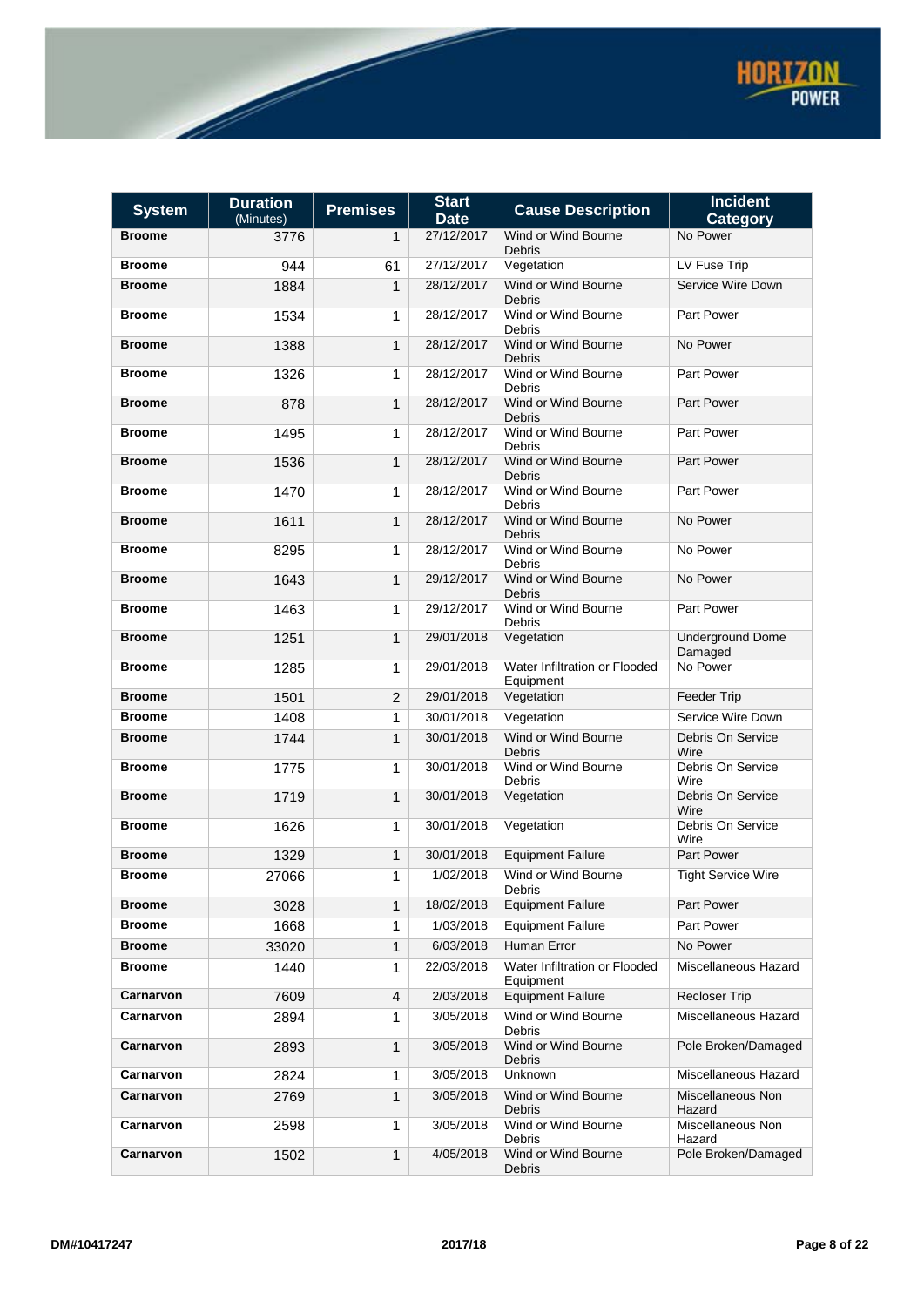

| <b>System</b>    | <b>Duration</b> | <b>Premises</b> | <b>Start</b>             | <b>Cause Description</b>              | <b>Incident</b>                |
|------------------|-----------------|-----------------|--------------------------|---------------------------------------|--------------------------------|
| Carnarvon        | (Minutes)       |                 | <b>Date</b><br>4/05/2018 | Wind or Wind Bourne                   | Category<br>Miscellaneous Non  |
|                  | 2840            | 1               |                          | Debris                                | Hazard                         |
| Carnarvon        | 7054            | 1               | 16/05/2018               | <b>Equipment Failure</b>              | Miscellaneous Non<br>Hazard    |
| Carnarvon        | 1528            | 1               | 21/05/2018               | <b>Equipment Failure</b>              | Miscellaneous Non<br>Hazard    |
| Carnarvon        | 1532            | $\mathbf{1}$    | 21/05/2018               | <b>Equipment Failure</b>              | Miscellaneous Non<br>Hazard    |
| Carnarvon        | 1273            | 1               | 21/05/2018               | <b>Equipment Failure</b>              | Miscellaneous Non<br>Hazard    |
| Carnarvon        | 804             | $\mathbf{1}$    | 23/05/2018               | Unknown                               | <b>Part Power</b>              |
| Carnarvon        | 9971            | 1               | 30/05/2018               | <b>Equipment Failure</b>              | Reconnection                   |
| Cue              | 819             | $\mathbf{1}$    | 11/02/2018               | Lightning                             | <b>Part Power</b>              |
| Denham           | 1619            | 1               | 29/07/2017               | <b>Equipment Failure</b>              | Part Power                     |
| Denham           | 1478            | $\mathbf{1}$    | 17/08/2017               | <b>Equipment Failure</b>              | Part Power                     |
| Denham           | 1601            | 1               | 20/11/2017               | <b>Equipment Failure</b>              | Part Power                     |
| <b>Derby</b>     | 5219            | $\mathbf{1}$    | 3/07/2017                | <b>Unknown</b>                        | SFW PQI Voltage<br>Fluctuation |
| Derby            | 810             | 1               | 19/02/2018               | <b>Equipment Failure</b>              | Part Power                     |
| <b>Esperance</b> | 1063            | 14              | 26/07/2017               | Unknown                               | Sectionaliser Trip             |
| <b>Esperance</b> | 1810            | 6               | 5/08/2017                | <b>Equipment Failure</b>              | Drop Out Fuse Trip             |
| <b>Esperance</b> | 879             | $\mathbf{1}$    | 22/09/2017               | Unknown                               | No Power                       |
| <b>Esperance</b> | 3629            | 9               | 17/11/2017               | Lightning                             | <b>Recloser Trip</b>           |
| <b>Esperance</b> | 8458            | $\mathbf{1}$    | 17/11/2017               | <b>Equipment Failure</b>              | <b>Part Power</b>              |
| <b>Esperance</b> | 821             | 20              | 23/11/2017               | <b>Bird</b>                           | Drop Out Fuse Trip             |
| <b>Esperance</b> | 810             | $\mathbf{1}$    | 27/11/2017               | Insect                                | No Power                       |
| <b>Esperance</b> | 1608            | 1               | 6/12/2017                | PQI - Default Code                    | SFW PQI High Volts             |
| Esperance        | 1070            | $\overline{2}$  | 11/12/2017               | <b>Equipment Failure</b>              | Switch Isolation               |
| <b>Esperance</b> | 1539            | 10              | 21/01/2018               | Pollution                             | <b>Recloser Trip</b>           |
| <b>Esperance</b> | 10433           | 1               | 25/01/2018               | <b>Equipment Failure</b>              | <b>Intermittent Power</b>      |
| <b>Esperance</b> | 1035            | 1               | 12/02/2018               | <b>Equipment Failure</b>              | No Power                       |
| <b>Esperance</b> | 893             | 1               | 18/02/2018               | Lightning                             | No Power                       |
| Esperance        | 893             | 1               | 18/02/2018               | Lightning                             | No Power                       |
| <b>Esperance</b> | 4957            | 19              | 19/02/2018               | <b>Equipment Failure</b>              | <b>Recloser Trip</b>           |
| <b>Esperance</b> | 2642            | 1               | 21/02/2018               | <b>Equipment Failure</b>              | Sectionaliser Trip             |
| Esperance        | 847             | $\overline{1}$  | 26/02/2018               | Vegetation                            | Debris On Street Wire          |
| Esperance        | 2565            | 20              | 26/02/2018               | <b>Equipment Failure</b>              | <b>Recloser Trip</b>           |
| <b>Esperance</b> | 1205            | 1               | 26/02/2018               | <b>Emergency Outage For</b><br>Hazard | <b>Disconnect For Fault</b>    |
| <b>Esperance</b> | 1829            | 32              | 27/02/2018               | <b>Equipment Failure</b>              | Drop Out Fuse Trip             |
| <b>Esperance</b> | 1307            | 1               | 2/04/2018                | Vehicle                               | Service Wire Down              |
| <b>Esperance</b> | 1290            | 13              | 2/04/2018                | Vehicle                               | Drop Out Fuse Trip             |
| <b>Esperance</b> | 3541            | 11              | 3/04/2018                | <b>Bird</b>                           | <b>Recloser Trip</b>           |
| <b>Esperance</b> | 815             | 3               | 21/04/2018               | Lightning                             | Drop Out Fuse Trip             |
| <b>Esperance</b> | 1238            | 1               | 3/05/2018                | <b>Equipment Failure</b>              | Part Power                     |
| <b>Esperance</b> | 1440            | 1               | 8/05/2018                | Vegetation                            | Miscellaneous Non<br>Hazard    |
| <b>Esperance</b> | 1939            | 1               | 8/05/2018                | Plan Outage or<br>Disconnection       | Planned HVN Incident           |
| <b>Esperance</b> | 1169            | 33              | 30/05/2018               | <b>Bird</b>                           | Drop Out Fuse Trip             |
| <b>Esperance</b> | 1500            | 1               | 31/05/2018               | <b>Emergency Outage For</b><br>Hazard | No Power                       |

 $\overline{\mathscr{M}}$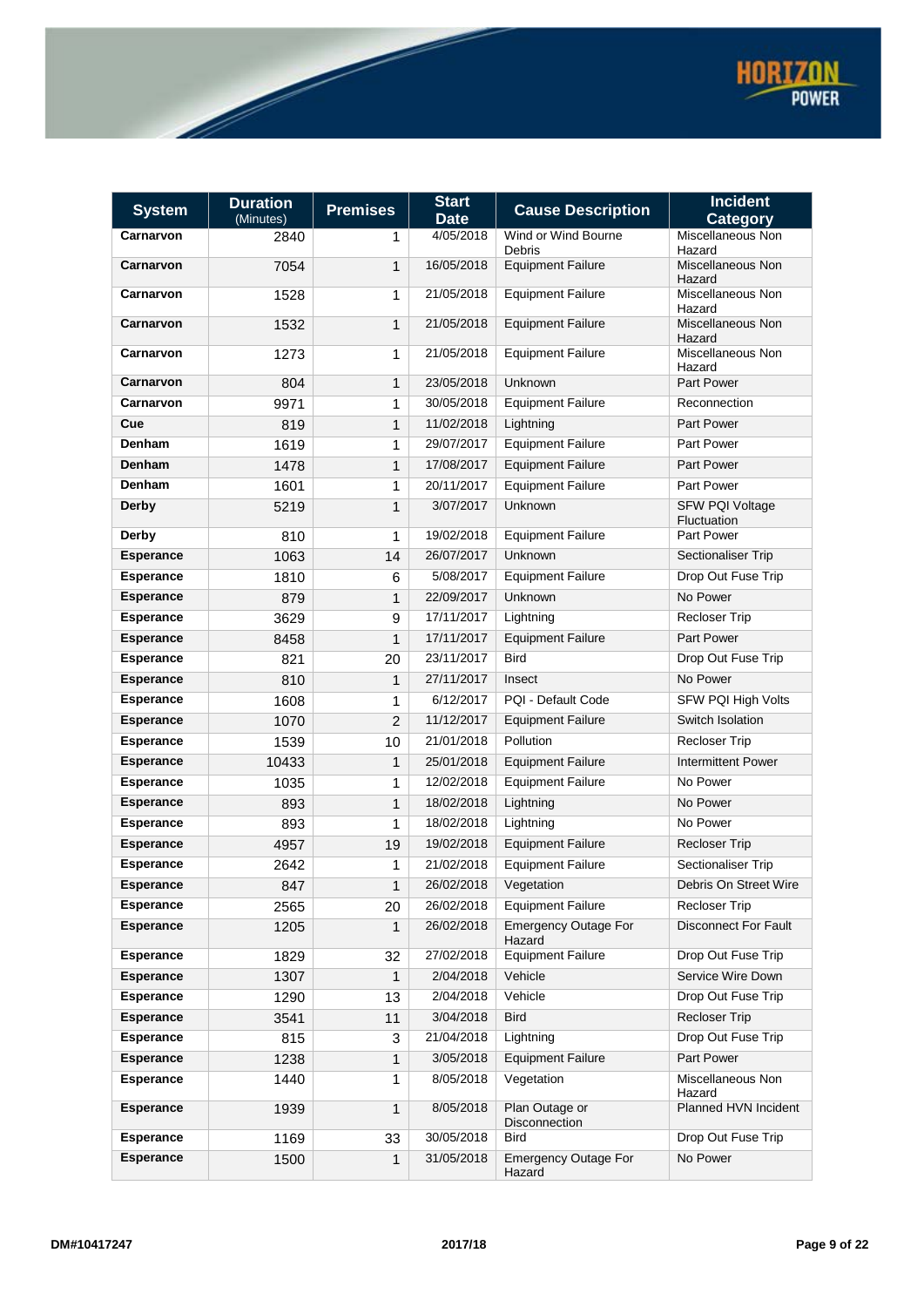

| <b>System</b>                     | <b>Duration</b><br>(Minutes) | <b>Premises</b> | <b>Start</b><br><b>Date</b> | <b>Cause Description</b>                   | <b>Incident</b><br><b>Category</b> |
|-----------------------------------|------------------------------|-----------------|-----------------------------|--------------------------------------------|------------------------------------|
| <b>Esperance</b>                  | 935                          | 1               | 5/06/2018                   | Pole Top Fire                              | Pole Fire                          |
| <b>Esperance</b>                  | 871                          | 129             | 5/06/2018                   | Pole Top Fire                              | Switch Isolation                   |
| <b>Esperance</b>                  | 813                          | 1               | 14/06/2018                  | <b>Equipment Failure</b>                   | No Power                           |
| <b>Exmouth</b>                    | 17738                        | 1               | 23/08/2017                  | PQI - Default Code                         | SFW PQI High Volts                 |
| <b>Exmouth</b>                    | 1208                         | 1               | 17/10/2017                  | <b>Equipment Failure</b>                   | Pole Arcing                        |
| <b>Exmouth</b>                    | 1182                         | 1               | 5/01/2018                   | <b>Equipment Failure</b>                   | Pole Broken/Damaged                |
| <b>Exmouth</b>                    | 1448                         | 1               | 12/01/2018                  | Water Infiltration or Flooded<br>Equipment | <b>Underground Dome</b><br>Damaged |
| <b>Exmouth</b>                    | 1826                         | $\mathbf{1}$    | 8/03/2018                   | PQI - Default Code                         | SFW PQI High Volts                 |
| <b>Exmouth</b>                    | 1539                         | 1               | 13/06/2018                  | <b>Equipment Failure</b>                   | Miscellaneous Non<br>Hazard        |
| <b>Exmouth</b>                    | 1594                         | $\mathbf{1}$    | 14/06/2018                  | <b>Equipment Failure</b>                   | Miscellaneous Non<br>Hazard        |
| <b>Fitzroy</b><br><b>Crossing</b> | 2331                         | 1               | 19/12/2017                  | <b>Equipment Failure</b>                   | No Power                           |
| Fitzroy<br><b>Crossing</b>        | 1071                         | 1               | 12/02/2018                  | Vandalism or Willful<br>Damage             | No Power                           |
| <b>Fitzroy</b><br><b>Crossing</b> | 1203                         | 1               | 2/05/2018                   | Vandalism or Willful<br>Damage             | No Power                           |
| <b>Fitzrov</b><br><b>Crossing</b> | 1535                         | 1               | 7/05/2018                   | <b>Equipment Failure</b>                   | Miscellaneous Non<br>Hazard        |
| Hopetoun                          | 1467                         | 1               | 9/11/2017                   | Plan Outage or<br><b>Disconnection</b>     | <b>Recloser Trip</b>               |
| Hopetoun                          | 1052                         | $\mathbf{1}$    | 14/11/2017                  | Vehicle                                    | Part Power                         |
| Hopetoun                          | 784                          | 1               | 9/01/2018                   | Pollution                                  | No Power                           |
| Hopetoun                          | 893                          | 1               | 16/03/2018                  | <b>Equipment Failure</b>                   | <b>SFW PQI Low Volts</b>           |
| Hopetoun                          | 1280                         | 1               | 18/06/2018                  | Wind or Wind Bourne<br>Debris              | No Power                           |
| Kalumburu                         | 2846                         | 1               | 8/05/2018                   | Vandalism or Willful<br>Damage             | No Power                           |
| Karratha<br><b>Karratha</b>       | 5028                         | 1               | 1/07/2017                   | <b>Equipment Failure</b>                   | Pole Broken/Damaged                |
|                                   | 2006                         | $\mathbf{1}$    | 14/08/2017                  | Fire (Not Pole Top Fire)                   | House / Building Fire              |
| Karratha                          | 1019                         | 1               | 15/08/2017                  | Human Error                                | Miscellaneous Non<br>Hazard        |
| Karratha                          | 2190                         | 3               | 11/09/2017                  | <b>Pollution</b>                           | Feeder Trip                        |
| Karratha                          | 2324                         | 1               | 26/09/2017                  | <b>Equipment Failure</b>                   | Part Power                         |
| Karratha                          | 1247                         | 60              | 20/11/2017                  | Plan Outage or<br>Disconnection            | <b>Feeder Trip</b>                 |
| Karratha                          | 1464                         | 1               | 24/05/2018                  | Unknown                                    | <b>Underground Dome</b><br>Damaged |
| Karratha                          | 985                          | $\mathbf{1}$    | 6/06/2018                   | <b>Equipment Failure</b>                   | Miscellaneous Non<br>Hazard        |
| Karratha                          | 1350                         | 1               | 6/06/2018                   | <b>Equipment Failure</b>                   | Underground Dome<br>Damaged        |
| Karratha                          | 5725                         | $\mathbf{1}$    | 24/06/2018                  | <b>Equipment Failure</b>                   | Part Power                         |
| Karratha                          | 1346                         | 1               | 28/06/2018                  | Vandalism or Willful<br>Damage             | No Power                           |
| <b>Kununurra</b>                  | 2867                         | 1               | 29/07/2017                  | Vehicle                                    | <b>Underground Dome</b><br>Damaged |
| Kununurra                         | 1032                         | 1               | 17/10/2017                  | Human Error                                | Miscellaneous Hazard               |
| Kununurra                         | 1215                         | $\mathbf{1}$    | 3/01/2018                   | <b>Equipment Failure</b>                   | <b>Recloser Trip</b>               |
| Kununurra                         | 1522                         | 1               | 23/05/2018                  | <b>Equipment Failure</b>                   | <b>Electric Shock</b>              |
| Kununurra                         | 1575                         | 1               | 30/05/2018                  | Vandalism or Willful<br>Damage             | Meter Box Damaged                  |
| Laverton                          | 999                          | 1               | 23/10/2017                  | <b>Equipment Failure</b>                   | No Power                           |
| Laverton                          | 1150                         | $\mathbf{1}$    | 26/10/2017                  | System Generated                           | No Power                           |
| Laverton                          | 1716                         | 1               | 1/11/2017                   | <b>Equipment Failure</b>                   | Part Power                         |

 $\overline{\mathscr{M}}$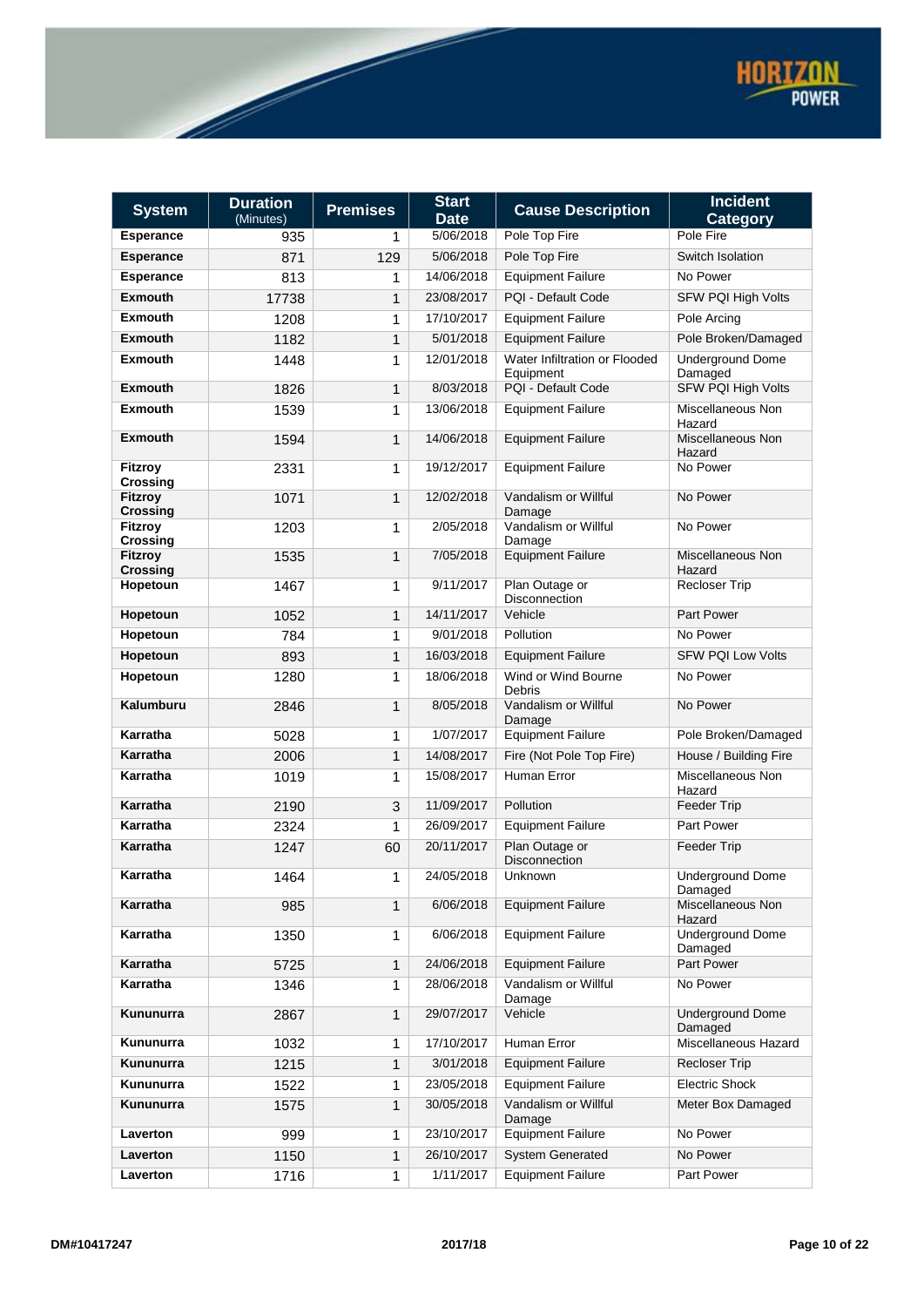

| <b>System</b>       | <b>Duration</b><br>(Minutes) | <b>Premises</b> | <b>Start</b><br><b>Date</b> | <b>Cause Description</b>               | <b>Incident</b><br><b>Category</b>        |
|---------------------|------------------------------|-----------------|-----------------------------|----------------------------------------|-------------------------------------------|
| Leonora             | 2691                         | 1               | 9/01/2018                   | <b>Emergency Outage For</b><br>Hazard  | Planned HVN Incident                      |
| Leonora             | 1012                         | 1               | 26/05/2018                  | Vehicle                                | <b>Street Wire Down</b>                   |
| Looma               | 18816                        | 1               | 30/01/2018                  | Vegetation                             | Low Hanging Service<br>Wire Across Road   |
| <b>Marble Bar</b>   | 1259                         | 1               | 20/11/2017                  | Unknown                                | Part Power                                |
| <b>Marble Bar</b>   | 801                          | 1               | 7/12/2017                   | <b>Equipment Failure</b>               | Low Hanging Street<br>Wire                |
| Meekatharra         | 2226                         | 8               | 10/02/2018                  | <b>Equipment Failure</b>               | <b>Recloser Trip</b>                      |
| <b>Nullagine</b>    | 2727                         | 1               | 12/02/2018                  | Vandalism or Willful<br>Damage         | No Power                                  |
| <b>Port Hedland</b> | 998                          | 1               | 20/07/2017                  | Plan Outage or<br><b>Disconnection</b> | Planned HVN Incident                      |
| <b>Port Hedland</b> | 4352                         | 1               | 25/07/2017                  | Vehicle                                | Pole Broken/Damaged                       |
| <b>Port Hedland</b> | 9961                         | 1               | 24/10/2017                  | Human Error                            | <b>Electric Shock</b>                     |
| <b>Port Hedland</b> | 1404                         | 1               | 7/11/2017                   | <b>Equipment Failure</b>               | No Power                                  |
| <b>Port Hedland</b> | 765                          | 1               | 22/11/2017                  | Insect                                 | <b>Potential Neutral</b><br>Problem - AMI |
| <b>Port Hedland</b> | 1655                         | 1               | 21/01/2018                  | Lightning                              | No Power                                  |
| <b>Sandstone</b>    | 1382                         | 1               | 15/05/2018                  | <b>Equipment Failure</b>               | Miscellaneous Hazard                      |
| Wiluna              | 1146                         | 1               | 30/04/2018                  | Vehicle                                | <b>Underground Dome</b><br>Damaged        |
|                     |                              | 742             |                             | Number of Interruptions $= 157$        |                                           |

Customer interruptions greater than 12 hours that were due to significant events (cyclones, severe storms, fire & floods) that Horizon Power systems experienced in 2017/18.

| Power System  | <b>Significant Event Dates</b> | ∣ Event∶      |
|---------------|--------------------------------|---------------|
| Bidyadanga    | 27 - 28 December 2017          | Cyclone Hilda |
| <b>Broome</b> | 27 - 28 December 2017          | Cyclone Hilda |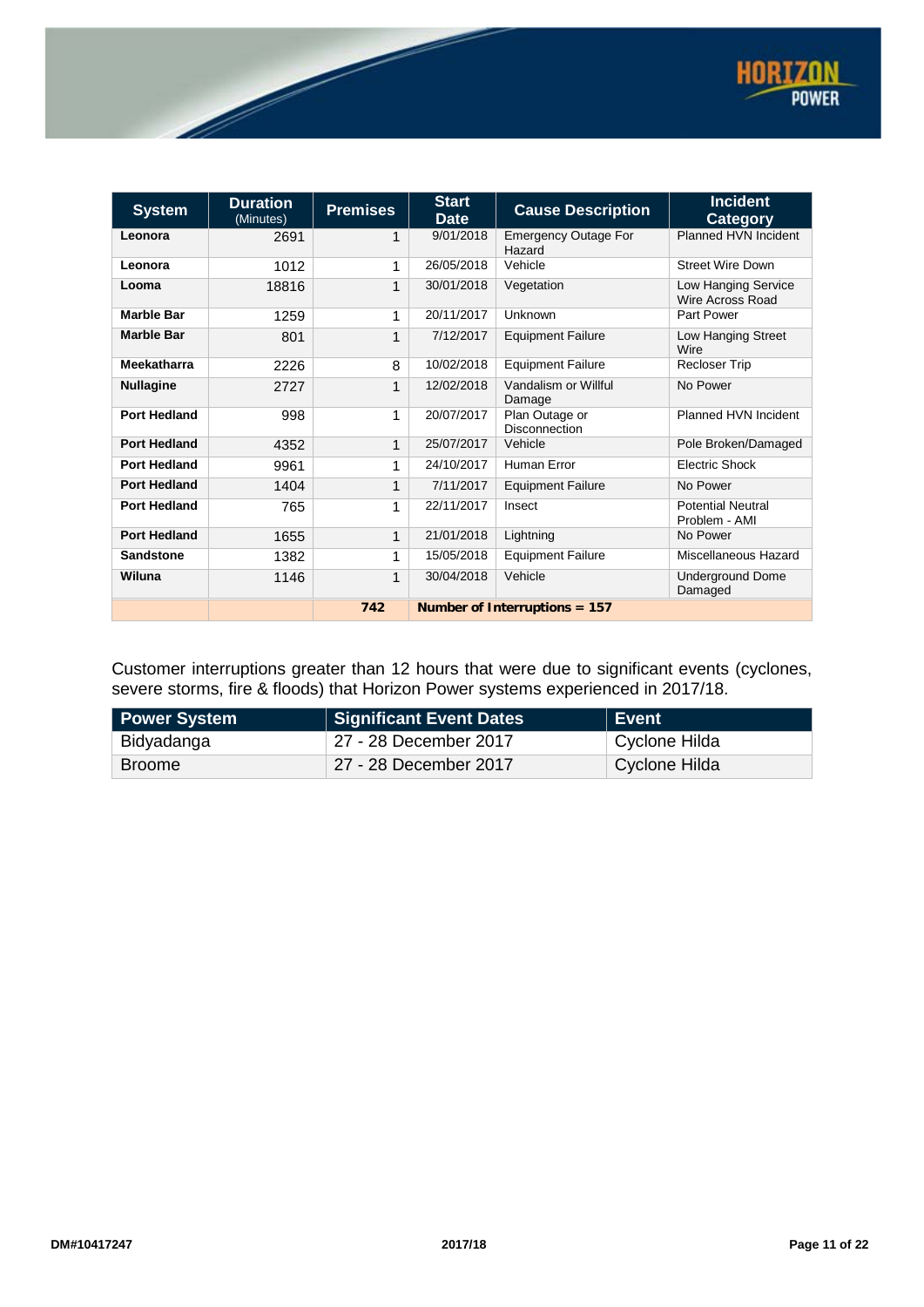

# **Clause 6 and 10 - Total number of Quality of Supply complaints received**

| 2016/17 | 2017/18 |
|---------|---------|
|         | - -     |

# <span id="page-11-0"></span>**Clause 7 and 10 - Number of customer complaints in each discrete area:**

| <b>Discrete Area</b>       | 2016/17         | 2017/18                 |
|----------------------------|-----------------|-------------------------|
| <b>NWIS</b>                | 8               | 4                       |
| Ardyaloon                  |                 |                         |
| Beagle Bay                 |                 |                         |
| Bidyadanga                 |                 |                         |
| <b>Broome</b>              | $\overline{3}$  | $\overline{\mathbf{4}}$ |
| Carnarvon                  | $\overline{2}$  | $\overline{2}$          |
| Coral Bay                  |                 |                         |
| Cue                        |                 |                         |
| Denham                     | 1               | 1                       |
| Derby                      |                 |                         |
| Djarindjin                 |                 |                         |
| Esperance                  | $\,8\,$         | 5                       |
| Exmouth                    | 5               | $\overline{4}$          |
| <b>Fitzroy Crossing</b>    |                 |                         |
| Gascoyne Junction          |                 |                         |
| <b>Halls Creek</b>         | $\mathbf 1$     | $\overline{2}$          |
| Hopetoun                   | $6\phantom{1}6$ | 3                       |
| Kalumburu                  |                 |                         |
| Kununurra                  | 4               | 1                       |
| Lake Argyle                |                 |                         |
| Laverton                   |                 |                         |
| Leonora                    |                 |                         |
| Looma                      |                 |                         |
| Marble Bar                 |                 |                         |
| Meekatharra                |                 |                         |
| Menzies                    | $\mathbf 1$     |                         |
| Mount Magnet               | 1               |                         |
| Norseman                   | $\mathbf{1}$    |                         |
| Nullagine                  |                 |                         |
| Onslow                     |                 |                         |
| Sandstone                  |                 |                         |
| Warmun                     |                 | $\mathbf{1}$            |
| Wiluna                     |                 |                         |
| Wyndham                    |                 |                         |
| Yalgoo                     |                 |                         |
| Yungngora                  |                 |                         |
| <b>Horizon Power Total</b> | 41              | 27                      |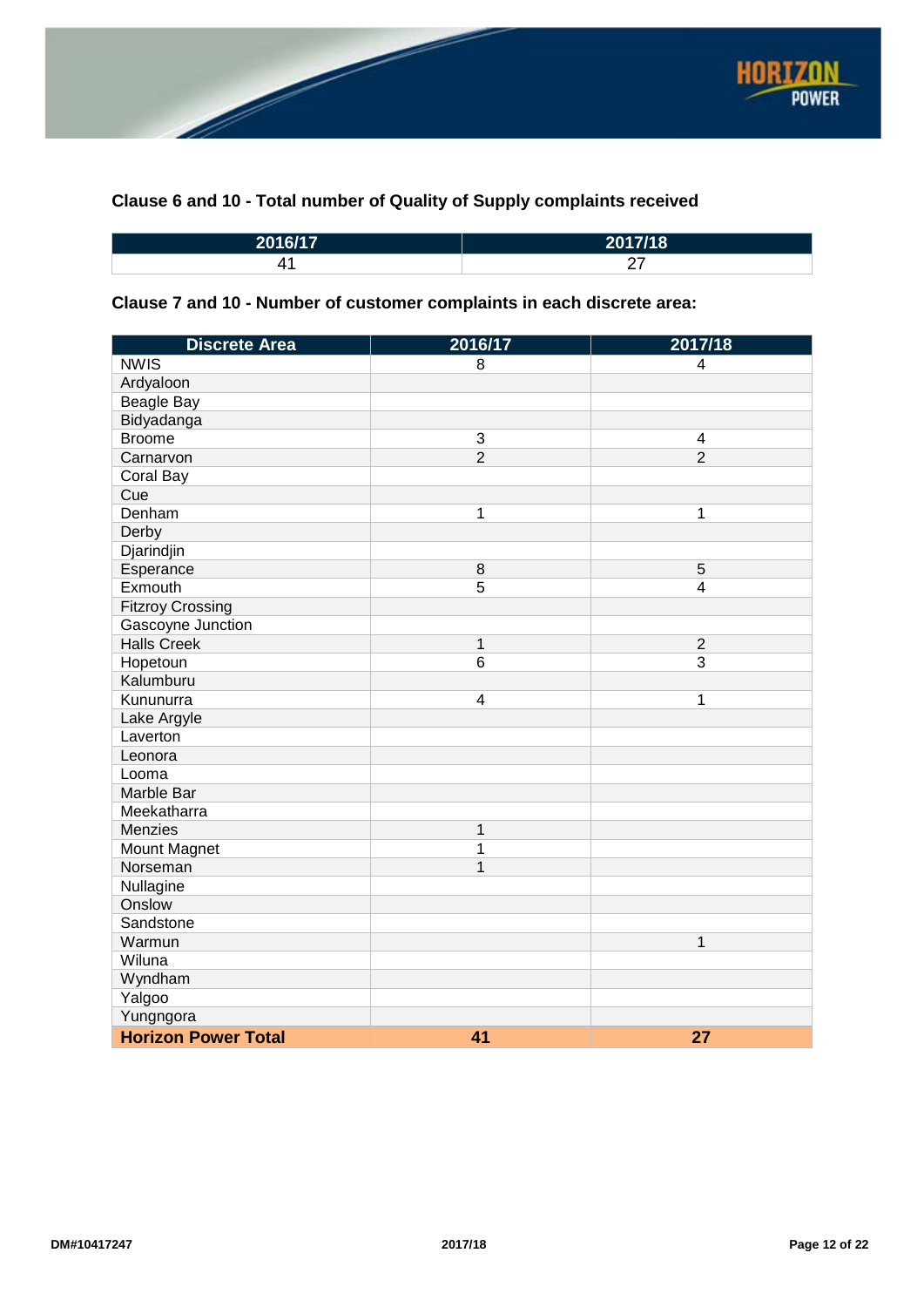

#### <span id="page-12-0"></span>**Clause 8 and 10 - Total amount spent addressing Power Quality and Reliability complaints.**

| 2016/17     | 2017/18   |
|-------------|-----------|
| \$1,647,756 | \$292,616 |

Note: The 2016/17 figure was overstated due to inaccuracies in work tracking and reporting practices. In 2017/18, there was a concerted effort to rectify these inaccuracies.

#### <span id="page-12-1"></span>**Clause 9 and 10 - Payments to customers for failure to meet certain standards**

The number and total payments made to customers (who applied) for failure to give required notice of planned interruption.

| 2016/17       |      | 2017/18       |      |
|---------------|------|---------------|------|
| <b>Number</b> | Cost | <b>Number</b> | Cost |
|               | \$20 |               | \$0  |

The number and total payments made to customers (who applied) for supply interruptions exceeding 12 hours.

|               | 2016/17  | 2017/18       |       |
|---------------|----------|---------------|-------|
| <b>Number</b> | Cost     | <b>Number</b> | Cost  |
| 346           | \$27,680 |               | \$800 |

Note:

- 1 payment due to a cyclone
- 9 payments due to extended planned and unplanned outages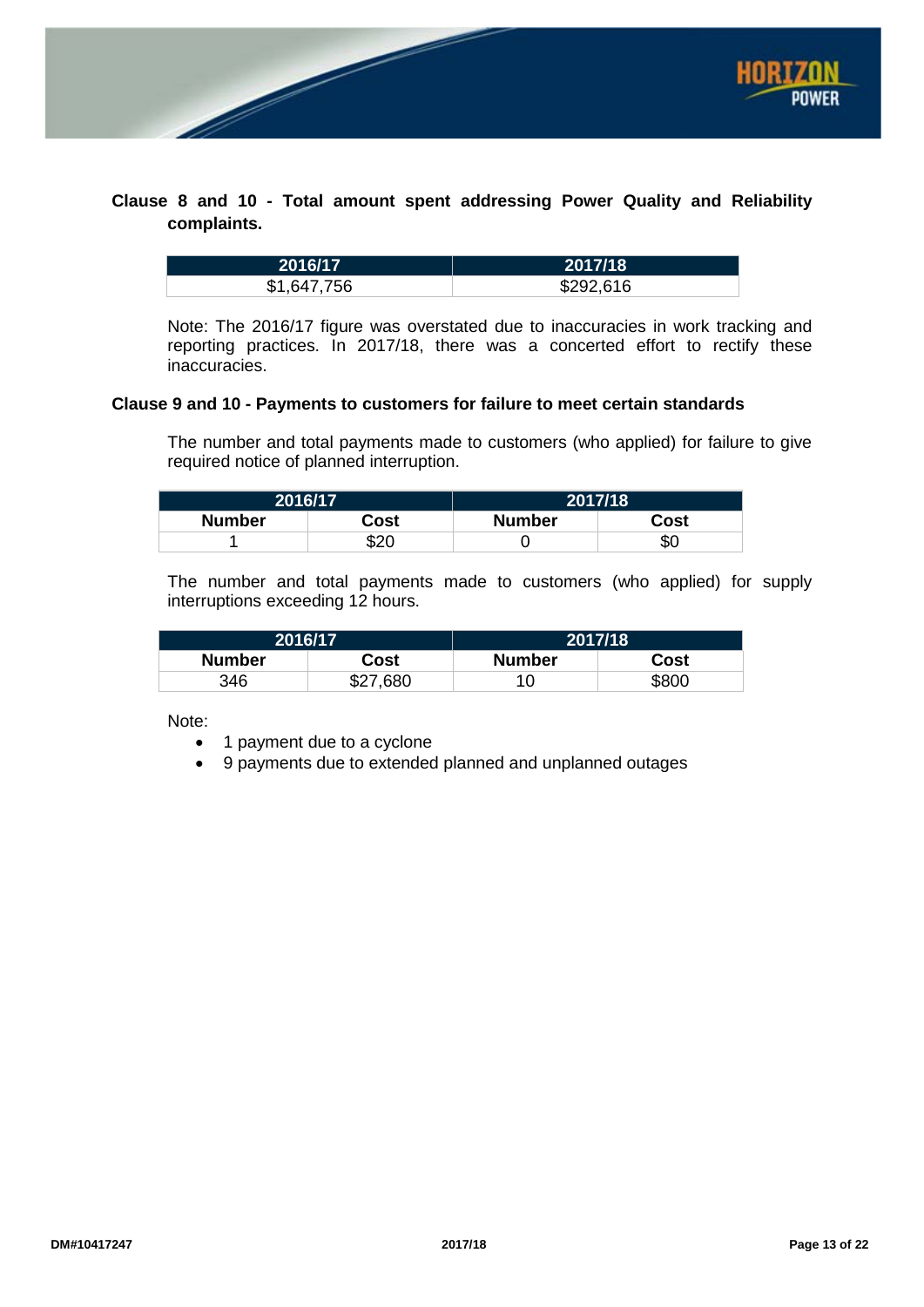

<span id="page-13-0"></span>

| Clause 11(a), 12 and 13 - Average Length of Interruption of Supply to Customer |  |  |  |  |
|--------------------------------------------------------------------------------|--|--|--|--|
| <b>Premises in Minutes<sup>2</sup></b>                                         |  |  |  |  |

D

| <b>System</b>              | 2014/15 | 2015/16 | 2016/17 | 2017/18 | <b>Average</b> |
|----------------------------|---------|---------|---------|---------|----------------|
| NWIS <sup>1</sup>          | 62.99   | 64.89   | 91.22   | 53.65   | 68.19          |
| Ardyaloon                  | 74.94   | 38.54   | 18.98   | 9.75    | 35.55          |
| Beagle Bay                 | 20.38   | 85.60   | 217.17  | 142.52  | 116.42         |
| Bidyadanga                 | 24.54   | 261.48  | 183.69  | 144.01  | 153.43         |
| <b>Broome</b>              | 146.23  | 68.69   | 56.60   | 116.09  | 96.90          |
| Carnarvon                  | 287.83  | 85.07   | 101.75  | 110.63  | 146.32         |
| Coral Bay                  | 3.30    | 438.14  | 67.00   | 37.25   | 136.42         |
| Cue                        | 83.28   | 85.15   | 109.19  | 744.85  | 255.62         |
| Denham                     | 96.58   | 44.38   | 137.26  | 27.55   | 76.44          |
| Derby                      | 83.10   | 70.05   | 77.37   | 92.75   | 80.82          |
| Djarindjin                 | 74.34   | 113.91  | 0.00    | 145.32  | 83.39          |
| Esperance                  | 69.07   | 106.90  | 74.56   | 138.38  | 97.23          |
| Exmouth                    | 1423.22 | 115.84  | 72.64   | 136.49  | 437.05         |
| <b>Fitzroy Crossing</b>    | 200.78  | 30.54   | 805.04  | 166.14  | 300.63         |
| Gascoyne Junction          | 29.51   | 18.60   | 35.40   | 81.26   | 41.19          |
| <b>Halls Creek</b>         | 248.83  | 102.02  | 121.59  | 73.70   | 136.53         |
| Hopetoun                   | 104.72  | 140.62  | 232.25  | 116.70  | 148.57         |
| Kalumburu                  | 55.85   | 180.50  | 101.76  | 12.68   | 87.70          |
| Kununurra                  | 46.39   | 53.28   | 60.83   | 43.19   | 50.92          |
| Lake Argyle                | 0.00    | 97.50   | 201.80  | 215.13  | 128.61         |
| Laverton                   | 73.90   | 168.28  | 149.89  | 116.39  | 127.12         |
| Leonora                    | 35.50   | 82.20   | 92.67   | 148.31  | 89.67          |
| Looma                      | 63.86   | 129.97  | 134.64  | 272.34  | 150.20         |
| Marble Bar                 | 84.38   | 15.35   | 40.80   | 32.50   | 43.26          |
| Meekatharra                | 127.61  | 27.59   | 162.09  | 274.63  | 147.98         |
| Menzies                    | 0.00    | 53.00   | 176.86  | 39.92   | 67.45          |
| Mount Magnet               | 19.56   | 9.95    | 52.03   | 50.18   | 32.93          |
| Norseman                   | 160.57  | 63.46   | 142.71  | 149.47  | 129.05         |
| Nullagine                  | 189.95  | 0.00    | 0.00    | 152.12  | 85.52          |
| Onslow                     | 97.08   | 77.20   | 93.05   | 82.99   | 87.58          |
| Sandstone                  | 27.22   | 0.00    | 178.64  | 203.00  | 102.22         |
| Warmun                     | 93.61   | 5.78    | 238.24  | 134.28  | 117.98         |
| Wiluna                     | 129.45  | 4.53    | 313.13  | 36.22   | 120.83         |
| Wyndham                    | 122.41  | 122.36  | 23.46   | 35.53   | 75.94          |
| Yalgoo                     | 17.41   | 80.21   | 2.00    | 2.42    | 25.51          |
| Yungngora                  | 22.73   | 58.34   | 1564.05 | 41.66   | 421.69         |
| <b>Horizon Power Total</b> | 161.00  | 79.83   | 90.94   | 101.22  | 108.24         |

1 NWIS – North West Interconnected System as per Clause 1 – Schedule 1 <sup>2</sup> Corresponds to Customer Average Interruption Duration Index (CAIDI)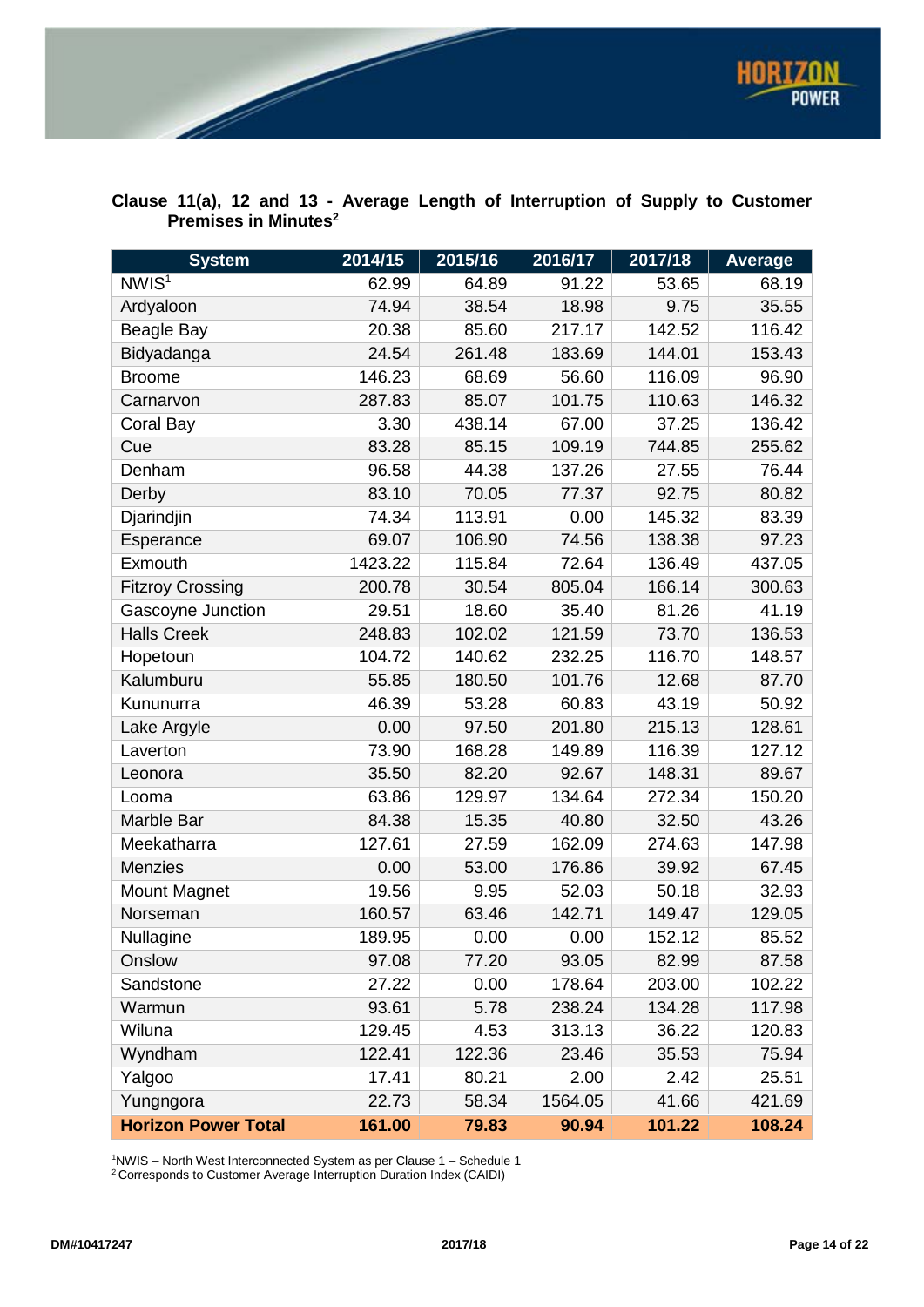

# <span id="page-14-0"></span>**Clause 11(b), 12 and 13 - Average Number of Interruptions of Supply to Customer Premises3**

| <b>System</b>              | 2014/15 | 2015/16 | 2016/17 | 2017/18 | <b>Average</b> |
|----------------------------|---------|---------|---------|---------|----------------|
| NWIS <sup>1</sup>          | 1.20    | 0.83    | 0.74    | 0.74    | 0.88           |
| Ardyaloon                  | 2.49    | 3.17    | 1.40    | 1.81    | 2.22           |
| Beagle Bay                 | 1.39    | 1.26    | 0.05    | 1.37    | 1.02           |
| Bidyadanga                 | 2.41    | 2.07    | 3.93    | 5.24    | 3.41           |
| <b>Broome</b>              | 0.29    | 5.29    | 0.80    | 1.22    | 1.90           |
| Carnarvon                  | 11.15   | 2.56    | 4.64    | 1.58    | 4.98           |
| Coral Bay                  | 1.00    | 1.75    | 0.10    | 3.60    | 1.61           |
| Cue                        | 6.01    | 2.25    | 3.11    | 0.87    | 3.06           |
| Denham                     | 10.91   | 7.10    | 2.28    | 4.63    | 6.23           |
| Derby                      | 4.37    | 2.91    | 1.65    | 1.05    | 2.50           |
| Djarindjin                 | 2.88    | 0.95    | 0.00    | 1.51    | 1.33           |
| Esperance                  | 4.03    | 6.65    | 4.40    | 2.60    | 4.42           |
| Exmouth                    | 3.44    | 2.08    | 4.60    | 1.92    | 3.01           |
| <b>Fitzroy Crossing</b>    | 0.42    | 2.37    | 1.29    | 0.27    | 1.09           |
| Gascoyne Junction          | 0.88    | 1.21    | 1.63    | 1.47    | 1.30           |
| <b>Halls Creek</b>         | 1.17    | 1.62    | 1.37    | 0.96    | 1.28           |
| Hopetoun                   | 2.58    | 2.08    | 0.64    | 1.53    | 1.71           |
| Kalumburu                  | 5.19    | 3.19    | 5.60    | 0.88    | 3.71           |
| Kununurra                  | 10.75   | 11.33   | 10.57   | 2.08    | 8.68           |
| Lake Argyle                | 0.00    | 1.88    | 2.80    | 0.94    | 1.40           |
| Laverton                   | 0.44    | 1.69    | 4.36    | 4.25    | 2.69           |
| Leonora                    | 5.93    | 3.76    | 3.79    | 2.99    | 4.12           |
| Looma                      | 4.32    | 1.37    | 0.40    | 0.41    | 1.63           |
| Marble Bar                 | 0.95    | 8.27    | 3.68    | 1.09    | 3.50           |
| Meekatharra                | 1.71    | 1.46    | 0.02    | 0.73    | 0.98           |
| Menzies                    | 0.00    | 0.39    | 1.24    | 0.34    | 0.49           |
| <b>Mount Magnet</b>        | 1.87    | 2.88    | 7.76    | 4.02    | 4.13           |
| Norseman                   | 4.13    | 2.88    | 1.37    | 3.17    | 2.89           |
| Nullagine                  | 0.44    | 0.00    | 0.00    | 1.28    | 0.43           |
| Onslow                     | 4.71    | 7.32    | 8.66    | 0.67    | 5.34           |
| Sandstone                  | 1.08    | 0.00    | 1.35    | 0.06    | 0.62           |
| Warmun                     | 2.75    | 0.96    | 0.67    | 1.80    | 1.54           |
| Wiluna                     | 1.25    | 0.84    | 1.51    | 3.21    | 1.70           |
| Wyndham                    | 0.29    | 3.86    | 3.91    | 3.26    | 2.83           |
| Yalgoo                     | 0.95    | 1.15    | 0.35    | 0.61    | 0.77           |
| Yungngora                  | 3.99    | 4.53    | 6.65    | 2.88    | 4.51           |
| <b>Horizon Power Total</b> | 3.11    | 3.55    | 2.58    | 1.50    | 2.69           |

1 NWIS – North West Interconnected System as per Clause 1 – Schedule 1 <sup>3</sup> Corresponds to System Average Interruption Frequency Index (SAIFI)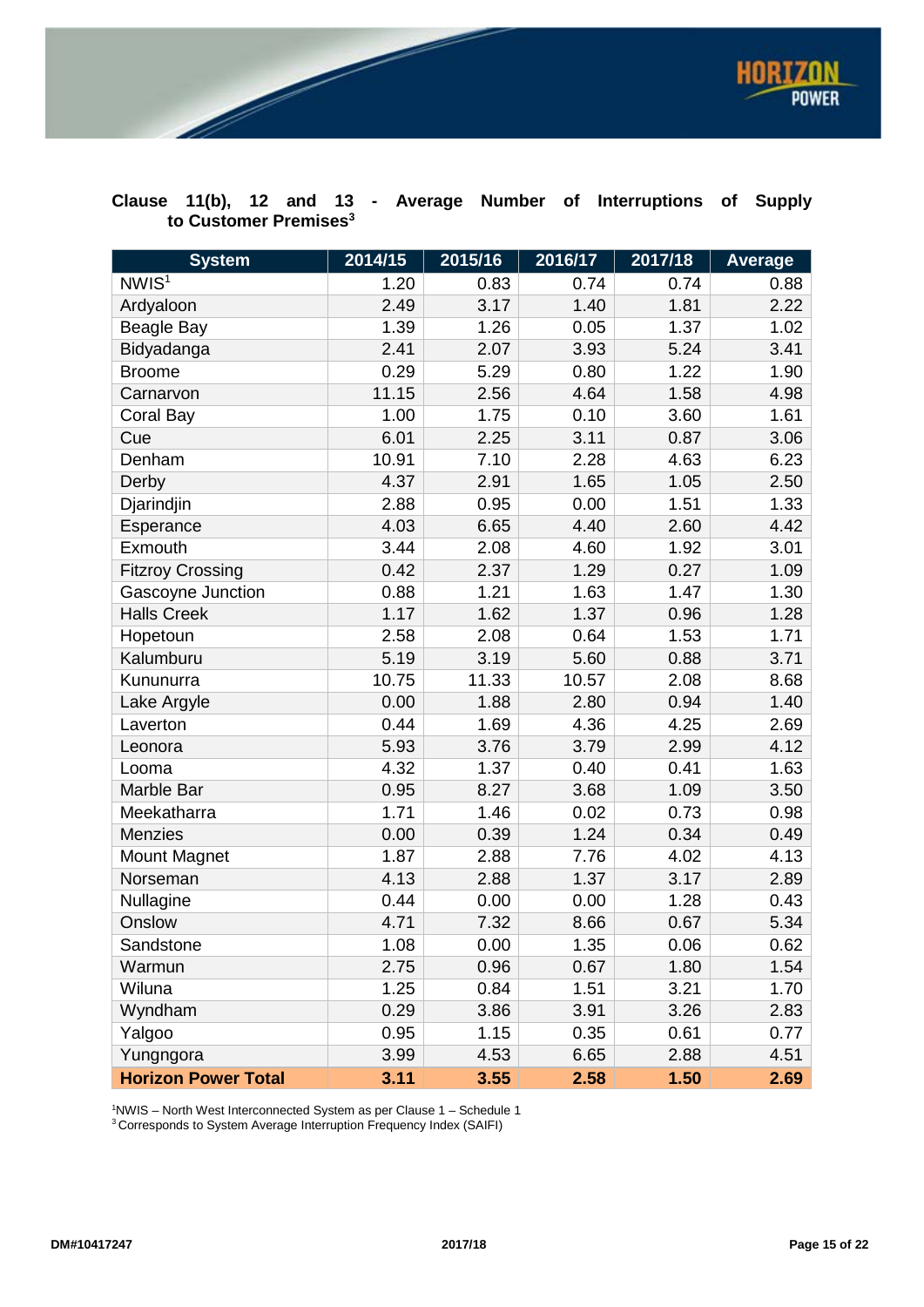

<span id="page-15-0"></span>**Clause 11(c), 12 and 13 - Average Percentage Of Time That Electricity Has Been Supplied To Customer Premises.**

z

| <b>System %</b>            | 2014/15 | 2015/16 | 2016/17 | 2017/18 | <b>Average</b> |
|----------------------------|---------|---------|---------|---------|----------------|
| NWIS <sup>1</sup>          | 99.97   | 99.99   | 99.98   | 99.99   | 99.98          |
| Ardyaloon                  | 99.98   | 99.99   | 100.00  | 100.00  | 99.99          |
| Beagle Bay                 | 99.99   | 99.98   | 99.96   | 99.97   | 99.98          |
| Bidyadanga                 | 99.99   | 99.95   | 99.97   | 99.97   | 99.97          |
| <b>Broome</b>              | 99.99   | 99.99   | 99.99   | 99.98   | 99.99          |
| Carnarvon                  | 99.99   | 99.98   | 99.98   | 99.98   | 99.98          |
| Coral Bay                  | 100.00  | 99.92   | 99.99   | 99.99   | 99.97          |
| Cue                        | 99.99   | 99.98   | 99.98   | 99.86   | 99.95          |
| Denham                     | 99.99   | 99.99   | 99.97   | 99.99   | 99.99          |
| Derby                      | 99.99   | 99.99   | 99.99   | 99.98   | 99.99          |
| Djarindjin                 | 100.00  | 99.98   | 100.00  | 99.97   | 99.99          |
| Esperance                  | 99.98   | 99.98   | 99.99   | 99.97   | 99.98          |
| Exmouth                    | 99.99   | 99.98   | 99.99   | 99.97   | 99.98          |
| <b>Fitzroy Crossing</b>    | 99.99   | 99.99   | 99.85   | 99.97   | 99.95          |
| Gascoyne Junction          | 99.98   | 100.00  | 99.99   | 99.98   | 99.99          |
| <b>Halls Creek</b>         | 99.99   | 99.98   | 99.98   | 99.99   | 99.98          |
| Hopetoun                   | 99.98   | 99.97   | 99.96   | 99.98   | 99.97          |
| Kalumburu                  | 99.98   | 99.97   | 99.98   | 100.00  | 99.98          |
| Kununurra                  | 99.99   | 99.99   | 99.99   | 99.99   | 99.99          |
| Lake Argyle                | 99.98   | 99.98   | 99.96   | 99.96   | 99.97          |
| Laverton                   | 99.97   | 99.97   | 99.97   | 99.98   | 99.97          |
| Leonora                    | 99.99   | 99.98   | 99.98   | 99.97   | 99.98          |
| Looma                      | 99.97   | 99.98   | 99.97   | 99.95   | 99.97          |
| Marble Bar                 | 99.98   | 100.00  | 99.99   | 99.99   | 99.99          |
| Meekatharra                | 99.98   | 99.99   | 99.97   | 99.95   | 99.97          |
| Menzies                    | 99.99   | 99.99   | 99.97   | 99.99   | 99.98          |
| Mount Magnet               | 100.00  | 100.00  | 99.99   | 99.99   | 99.99          |
| Norseman                   | 99.98   | 99.99   | 99.97   | 99.97   | 99.98          |
| Nullagine                  | 99.98   | 100.00  | 100.00  | 99.97   | 99.99          |
| Onslow                     | 99.99   | 99.99   | 99.98   | 99.98   | 99.99          |
| Sandstone                  | 100.00  | 100.00  | 99.97   | 99.96   | 99.98          |
| Warmun                     | 99.99   | 100.00  | 99.95   | 99.97   | 99.98          |
| Wiluna                     | 99.98   | 100.00  | 99.94   | 99.99   | 99.98          |
| Wyndham                    | 99.99   | 99.98   | 100.00  | 99.99   | 99.99          |
| Yalgoo                     | 99.95   | 99.98   | 100.00  | 100.00  | 99.98          |
| Yungngora                  | 99.99   | 99.99   | 99.70   | 99.99   | 99.92          |
| <b>Horizon Power Total</b> | 99.98   | 99.98   | 99.98   | 99.98   | 99.98          |

1 NWIS – North West Interconnected System as per Clause 1 – Schedule 1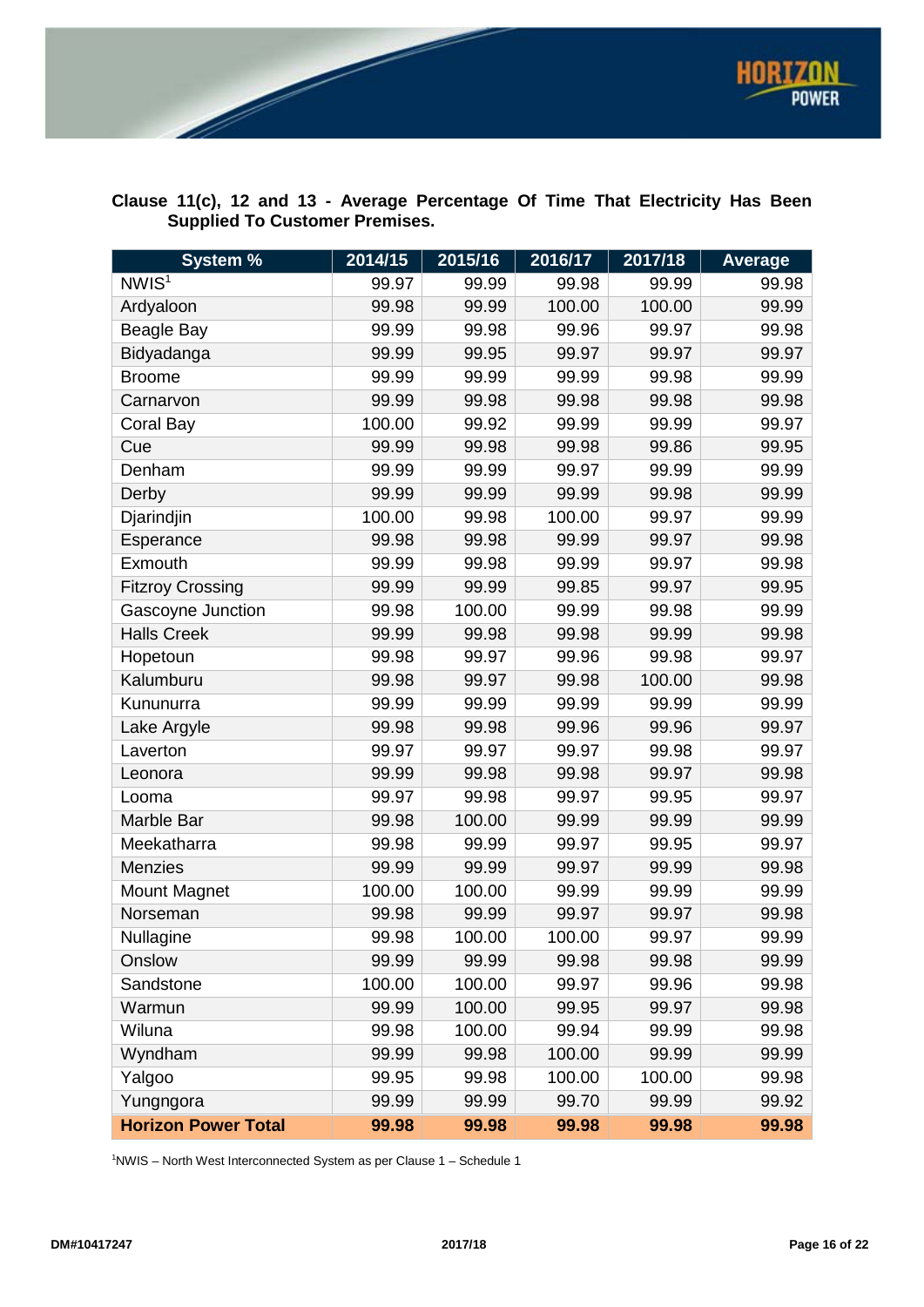

#### <span id="page-16-0"></span>**Clause 11(d), 12 and 13 - Average Total Length of All Interruptions of Supply to Customer Premises in Minutes4**

| <b>System</b>              | 2014/15     | 2015/16        | 2016/17                 | 2017/18 | Average |
|----------------------------|-------------|----------------|-------------------------|---------|---------|
| NWIS <sup>1</sup>          | 76          | 54             | 68                      | 40      | 59      |
| Ardyaloon                  | 186         | 122            | 27                      | 18      | 88      |
| Beagle Bay                 | 28          | 108            | 10                      | 196     | 85      |
| Bidyadanga                 | 59          | 540            | 721                     | 754     | 519     |
| <b>Broome</b>              | 43          | 364            | 45                      | 142     | 148     |
| Carnarvon                  | 3209        | 217            | 472                     | 175     | 1018    |
| Coral Bay                  | 3           | 767            | 6                       | 134     | 228     |
| Cue                        | 500         | 192            | 339                     | 645     | 419     |
| Denham                     | 1054        | 315            | 313                     | 128     | 452     |
| Derby                      | 363         | 204            | 127                     | 98      | 198     |
| Djarindjin                 | 214         | 109            | $\overline{0}$          | 219     | 135     |
| Esperance                  | 278         | 711            | 328                     | 360     | 419     |
| Exmouth                    | 4903        | 241            | 334                     | 262     | 1435    |
| <b>Fitzroy Crossing</b>    | 85          | 72             | 1038                    | 45      | 310     |
| Gascoyne Junction          | 26          | 23             | 58                      | 119     | 56      |
| <b>Halls Creek</b>         | 292         | 166            | 166                     | 71      | 174     |
| Hopetoun                   | 270         | 292            | 148                     | 179     | 222     |
| Kalumburu                  | 290         | 576            | 569                     | 11      | 362     |
| Kununurra                  | 499         | 603            | 643                     | 90      | 459     |
| Lake Argyle                | $\mathbf 0$ | 183            | 565                     | 202     | 237     |
| Laverton                   | 33          | 284            | 653                     | 495     | 366     |
| Leonora                    | 211         | 309            | 351                     | 444     | 329     |
| Looma                      | 276         | 178            | 54                      | 113     | 155     |
| Marble Bar                 | 80          | 127            | 150                     | 36      | 98      |
| Meekatharra                | 218         | 40             | $\overline{\mathbf{4}}$ | 200     | 116     |
| <b>Menzies</b>             | $\mathbf 0$ | 21             | 219                     | 14      | 63      |
| Mount Magnet               | 37          | 29             | 404                     | 202     | 168     |
| Norseman                   | 663         | 182            | 195                     | 474     | 379     |
| Nullagine                  | 84          | $\mathbf 0$    | $\mathbf 0$             | 194     | 69      |
| Onslow                     | 457         | 565            | 806                     | 56      | 471     |
| Sandstone                  | 29          | 0              | 242                     | 12      | 71      |
| Warmun                     | 257         | 6              | 160                     | 242     | 166     |
| Wiluna                     | 162         | $\overline{4}$ | 474                     | 116     | 189     |
| Wyndham                    | 35          | 472            | 92                      | 116     | 179     |
| Yalgoo                     | 17          | 92             | 1                       | 1       | 28      |
| Yungngora                  | 91          | 265            | 10403                   | 120     | 2720    |
| <b>Horizon Power Total</b> | 501         | 284            | 234                     | 152     | 293     |

1 NWIS – North West Interconnected System as per Clause 1 - Schedule 1 <sup>4</sup> Corresponds to System Average Interruption Duration Index (SAIDI)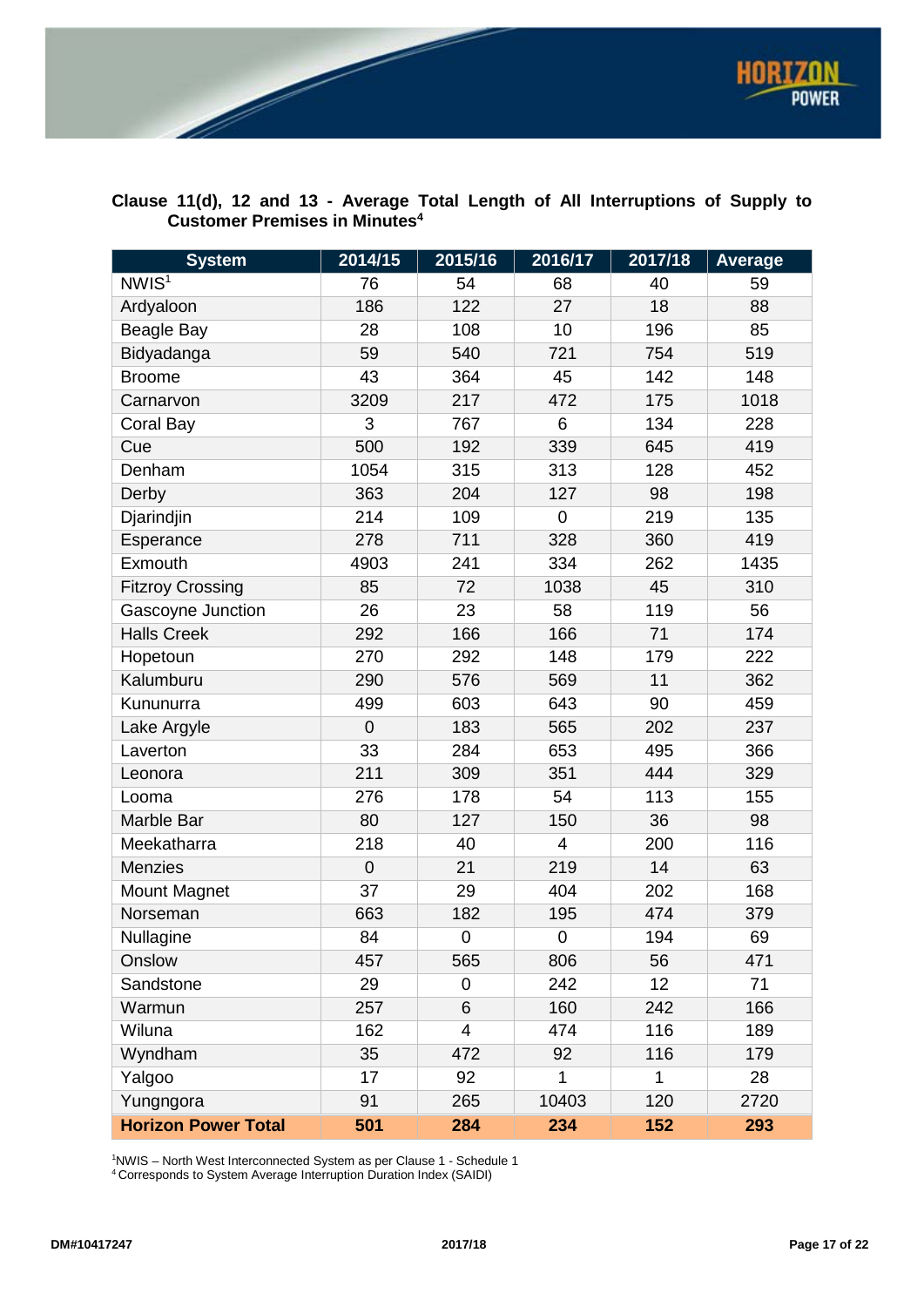

# <span id="page-17-0"></span>**Clause 14(a) - Horizon Power - Average Length of Interruption - Frequency Distribution**

| <b>Percentile</b> | <b>Minutes</b> |
|-------------------|----------------|
| 25 <sup>th</sup>  | 33.94          |
| 50 <sup>th</sup>  | 66.71          |
| 75 <sup>th</sup>  | 141.60         |
| 90 <sup>th</sup>  | 199.22         |
| 95 <sup>th</sup>  | 242.43         |
| 98 <sup>th</sup>  | 368.70         |
| 100 <sup>th</sup> | 2214.34        |

# <span id="page-17-1"></span>**Clause 15 – Average Length of Interruption - Frequency Graph.**



During the period 01/07/2017 to 30/06/2018 of those customers who experienced an interruption, 40% had an interruption of less than 60 minutes.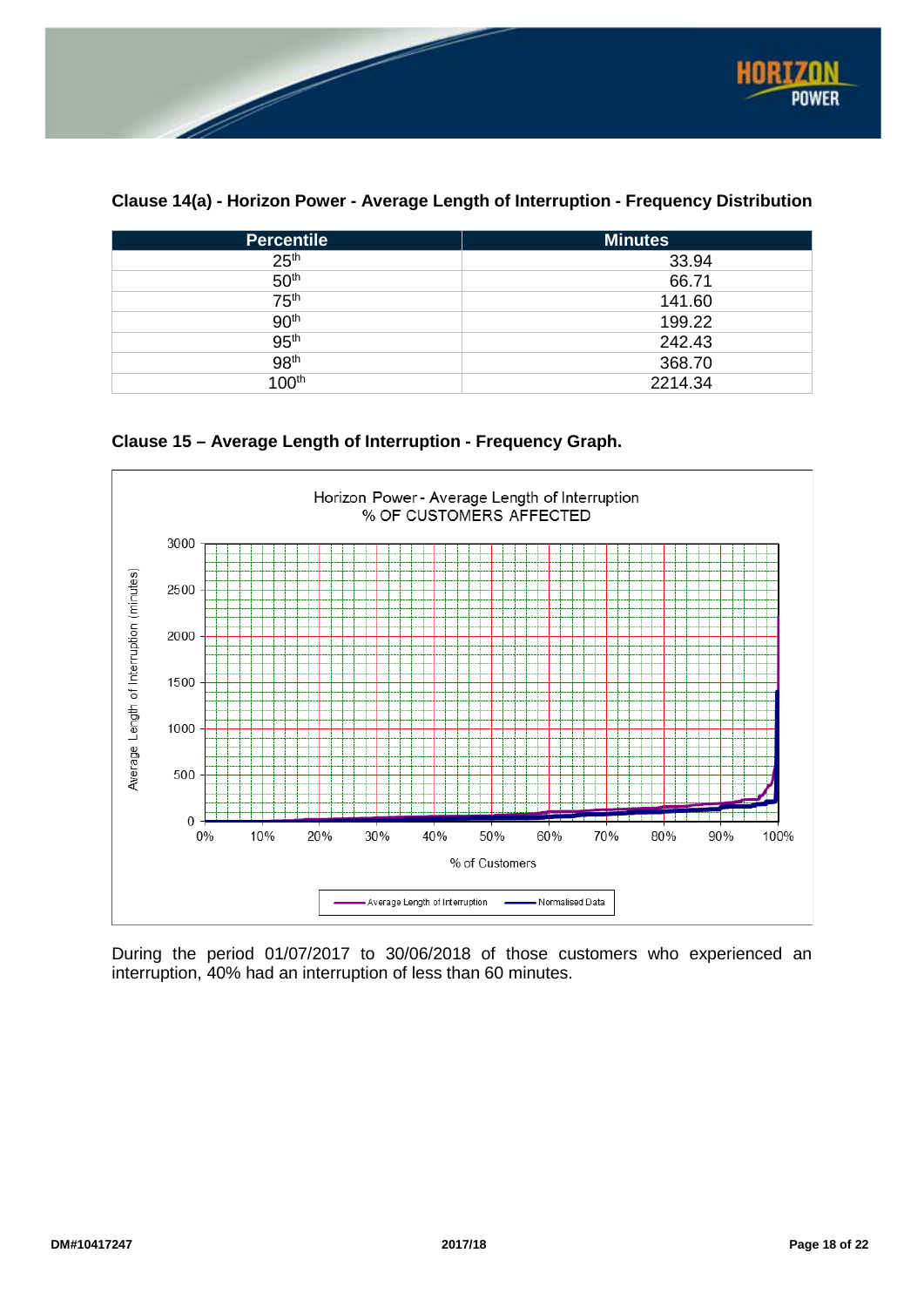

<span id="page-18-0"></span>

| Clause 14(b) - Horizon Power - Number of Interruptions - Frequency Distribution |               |
|---------------------------------------------------------------------------------|---------------|
| <b>Percentile</b>                                                               | Interruptions |

| <b>Percentile</b> | <b>Interruptions</b> |
|-------------------|----------------------|
| 25 <sup>th</sup>  | 0.27                 |
| 50 <sup>th</sup>  | 1.00                 |
| 75 <sup>th</sup>  | 1.66                 |
| 90 <sup>th</sup>  | 3.51                 |
| 95 <sup>th</sup>  | 5.53                 |
| 98 <sup>th</sup>  | 6.74                 |
| 100 <sup>th</sup> | 35.00                |

<span id="page-18-1"></span>



During the period 01/07/2017 to 30/06/2018, 99.97% of customers experienced an average of less than 16 outages or less.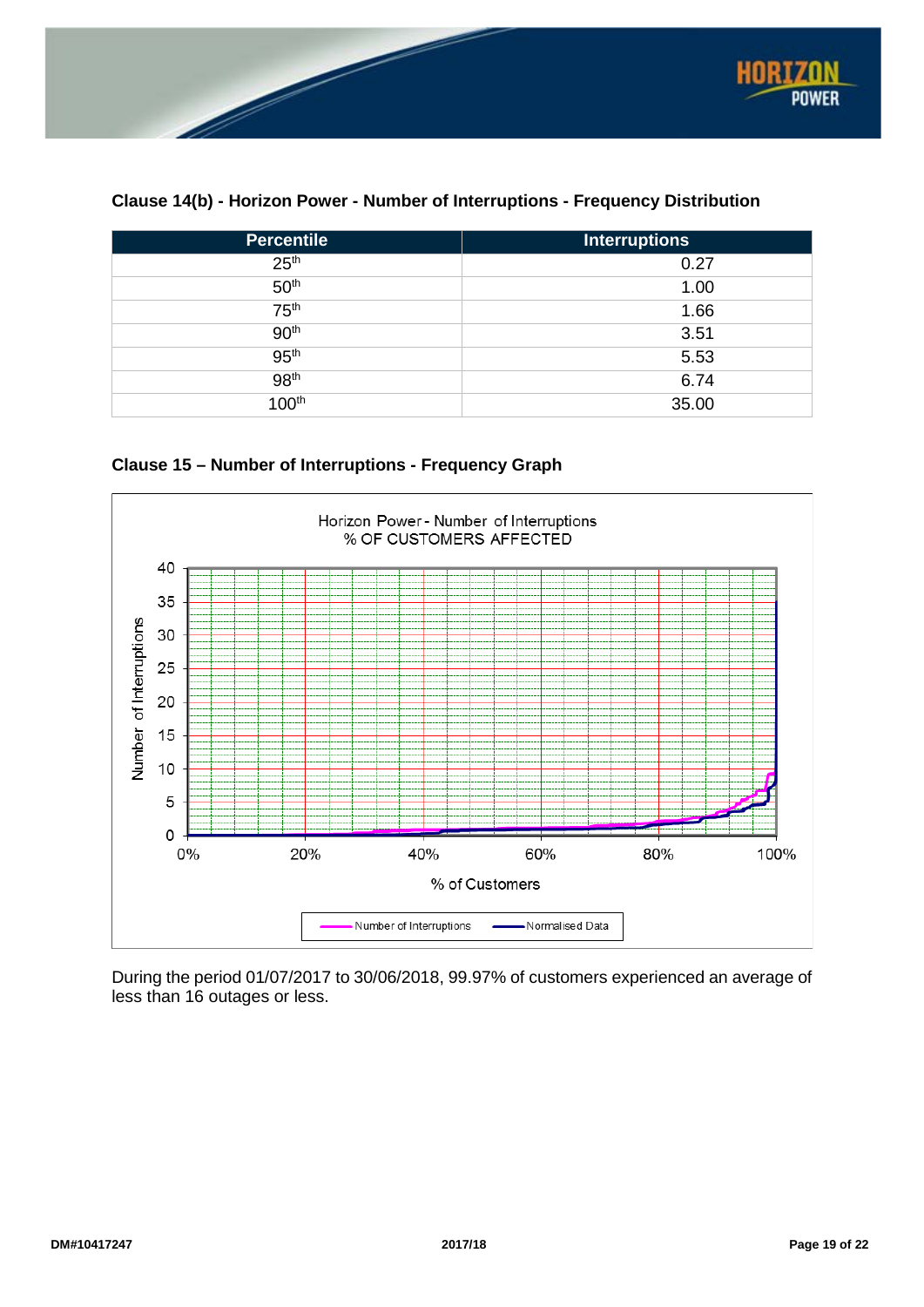

# <span id="page-19-0"></span>**Clause 14(c) - Horizon Power - Total Length of all Interruptions - Frequency Distribution**

| <b>Percentile</b> | Minutes  |  |
|-------------------|----------|--|
| 25 <sup>th</sup>  | 24.99    |  |
| 50 <sup>th</sup>  | 61.29    |  |
| 75 <sup>th</sup>  | 159.34   |  |
| 90 <sup>th</sup>  | 312.42   |  |
| 95 <sup>th</sup>  | 703.94   |  |
| 98 <sup>th</sup>  | 1251.82  |  |
| 100 <sup>th</sup> | 14786.66 |  |

<span id="page-19-1"></span>

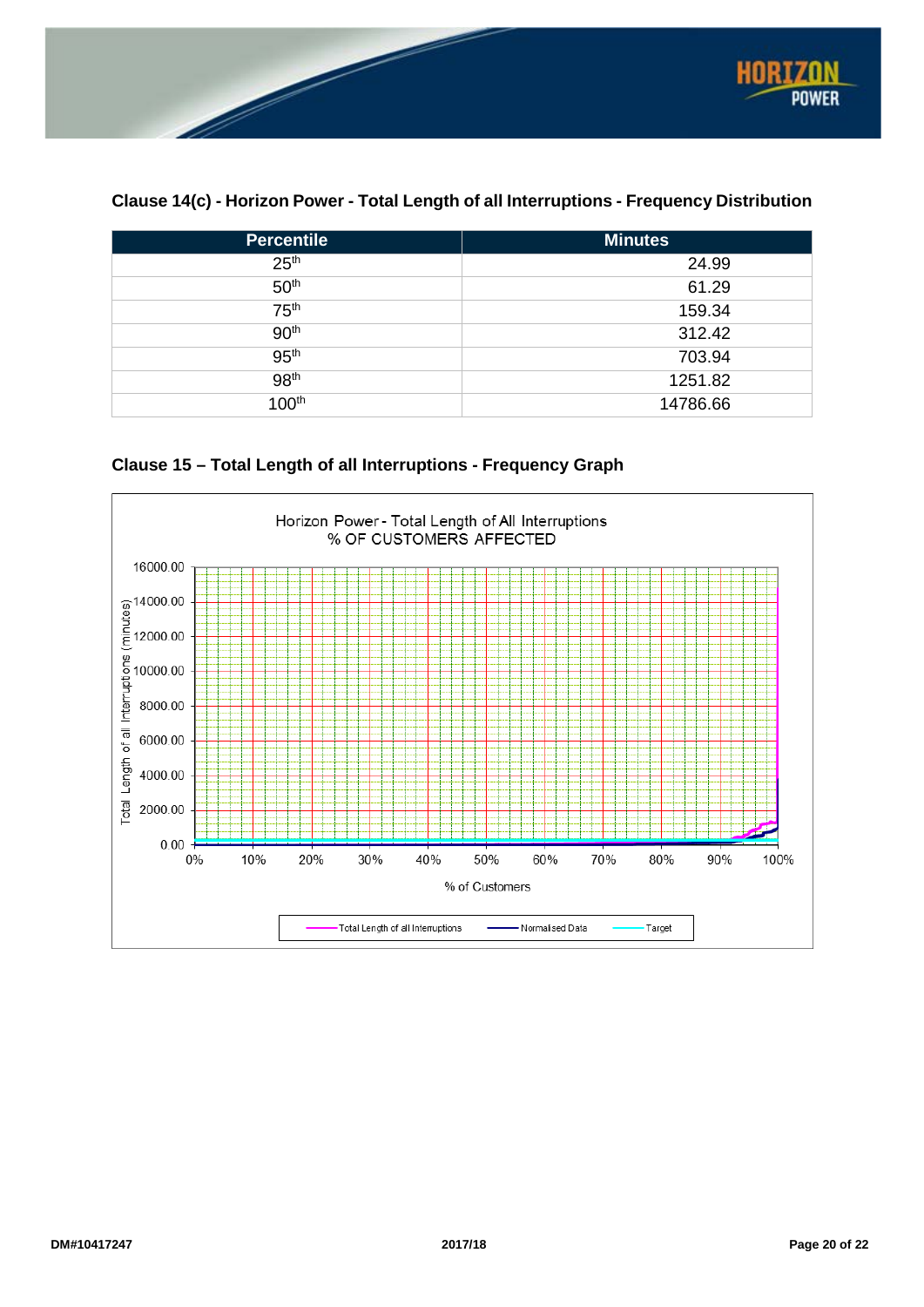



During the period 01/07/2017 to 30/06/2018, 90% of customers experienced outages with durations of less than 290 minutes.

#### <span id="page-20-0"></span>**4. MAJOR EVENT DAYS**

In the period 01/07/2017 to 30/06/2018 there were 3 systems impacted by 1 significant event for which Major Event Days were recorded.

| Power System  | Major Event Day Dates | ∣ Event       |
|---------------|-----------------------|---------------|
| Bidyadanga    | 27 - 28 December 2017 | Cyclone Hilda |
| <b>Broome</b> | 27 - 28 December 2017 | Cyclone Hilda |
| Djarindjin    | 27 - 28 December 2017 | Cyclone Hilda |